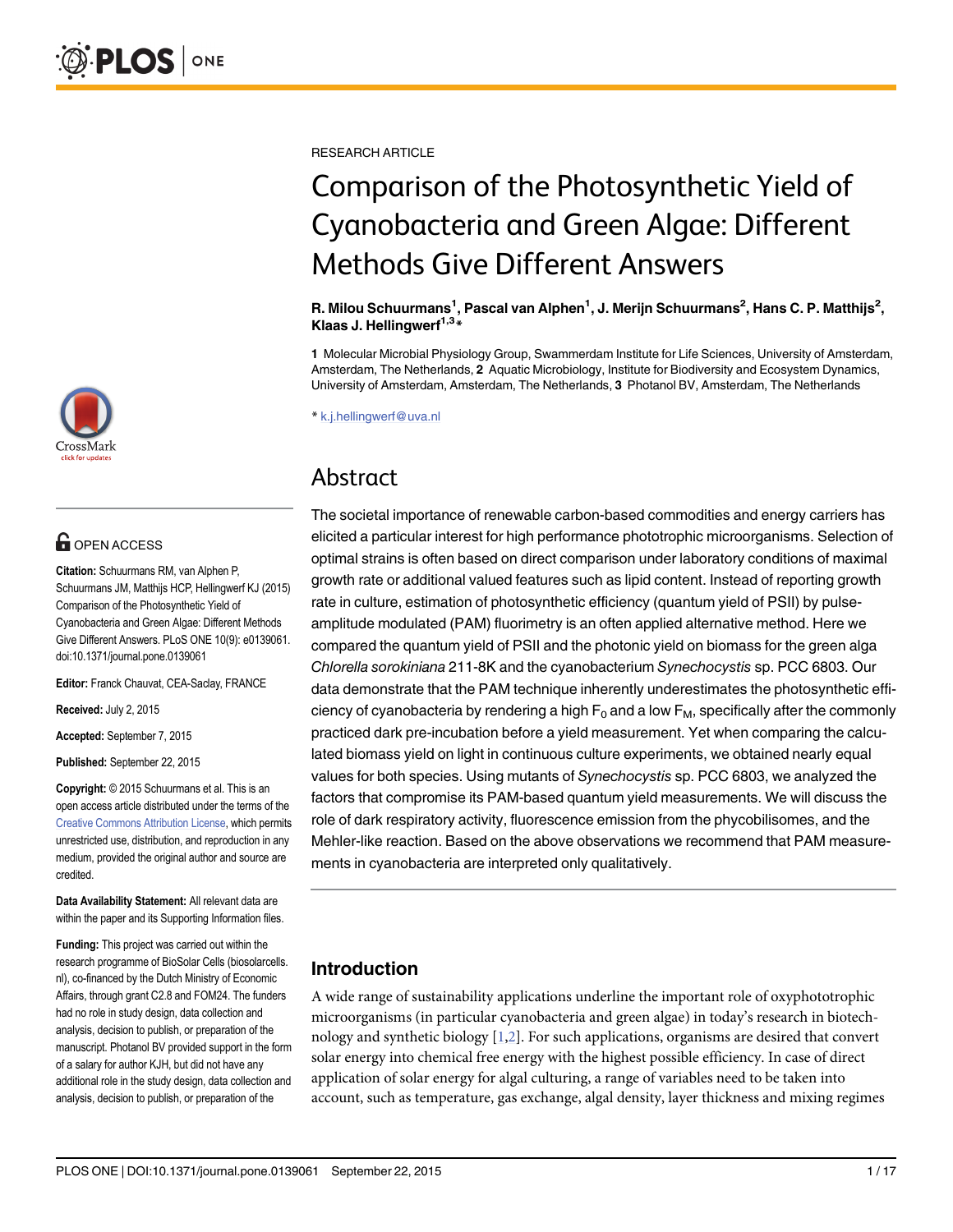manuscript. The specific role of this authors is articulated in the 'author contributions' section.

<span id="page-1-0"></span>**PLOS** I

ONE

Competing Interests: The authors have the following interests. This project was carried out within the research programme of BioSolar Cells (biosolarcells.nl), co-financed by the Dutch Ministry of Economic Affairs. Klaas J. Hellingwerf is employed by Photanol BV. There are no patents, products in development or marketed products to declare. This does not alter the authors' adherence to all the PLOS ONE policies on sharing data and materials.

[\[3,4](#page-13-0)]. Also the solar lighting as such is highly variable in several ways: sinusoidal day/night rhythms, plus superimposed changes in light intensity due to cloudy skies and (self-) shading [\[5](#page-13-0)]. Combined, all these variables present a large technological challenge to determine the phototropic growth yield on light under relevant conditions. In most 'algal' biotechnology literature, biomass yields on light are described as biomass per total cumulated daily light dose [\[3,6,7](#page-13-0)]. However, optimal exploitation of an organisms' growth potential relies very much on how the inherent properties of bioreactors can be adjusted to accommodate it optimally. A commonly used alternative approach for determination of the growth efficiency on light is the pulse amplitude modulated fluorimetry technique, which estimates photosystem II (PSII) quantum yield  $[5,8-10]$  $[5,8-10]$  $[5,8-10]$ . In reviewing a range of publications, quite different apparent quantum yield values emerge when comparing plants (as high as  $0.8$  [\[11](#page-13-0)–[13](#page-14-0)]), green algae (around 0.7  $[14,15]$ ), and cyanobacteria (around 0.4  $[16,17]$ ). These quite large differences in apparent quantum yield between clades of oxygenic phototrophs have previously been studied and the low values in cyanobacteria have been attributed mainly to interfering fluorescence emitted by the phycobilisome light harvesting antennae  $[18-20]$  $[18-20]$  $[18-20]$ . Accordingly, we argue that PSII quantum yield values as such are not a correct measure for comparison of the overall photosynthetic efficiency of different oxygenic phototrophs. Indeed, cyanobacteria risk to be incorrectly marked as less efficient [\[21\]](#page-14-0). Despite of this, usage of the PAM method may serve algal and cyanobacterial mass culture management very well, provided that data are used for qualitative comparison of growth performance for each single strain individually.

With that restraint, detailed analyses of the PAM signal (and its dynamics) can be used as a qualitative reporter technique for a host of physiological characteristics of chlorophyll-based oxygenic photosynthesis. Examples are: the level of photochemical and non-photochemical quenching  $[22]$  $[22]$  $[22]$ , the rates of linear and cyclic electron transfer around PSI  $[23,24]$  and the maximal efficiency of photochemistry/charge separation in PSII, referred to as the quantum yield of PSII;  $φ_{PSII}$  [[25](#page-14-0)]. A generally accepted protocol for PAM measurements has been established, in combination with an associated nomenclature [\[26](#page-14-0)]. Here the variable fluorescence of PSII is determined via comparison of the minimal fluorescence after dark incubation  $(F_0)$ , reflecting a state in which all PSII centers are open, the maximal fluorescence as observed when PSII is saturated with an intense pulse of light  $(F_M)$ , reflecting a state in which all PSII centers are closed, and the modulated fluorescence signal in the presence of actinic light (F) which ranges in between both limits.

For chloroplasts from plants and green alga the assumptions inherent to this technique are generally accepted, and have been widely applied [[9,](#page-13-0)[22,27,28](#page-14-0)]. However, in cyanobacteria similar straightforward measurement of the signals originating from variable PSII-derived fluorescence is hampered by the presence of: 1) interfering non-variable background fluorescence from the specific phycobilisome antenna systems of cyanobacteria [[19,20](#page-14-0)]; 2) respiratory electron flow that overlaps with the photosynthetic electron flow in the thylakoid membrane, generating a more reduced PQ-pool in the dark as compared to plants and algal chloroplasts [\[29](#page-14-0)– [31\]](#page-14-0); and 3) a substantially higher PSI/PSII expression ratio, resulting in an increased contribution of non-variable PSI fluorescence to the dark  $F_0$  fluorescence level [[18](#page-14-0),[20](#page-14-0)]. Although at wavelengths shorter than 700 nm the PSI contribution is negligible, for  $\lambda > 700$  nm it contributes between 30 and 50% of the total fluorescence emission  $(F_0)$  in C3- and C4–plants, respectively [\[32,33](#page-15-0)]. In PAM measurements, the chl a fluorescence signal is recorded with cut-off filters that allow light to pass with  $\lambda > 696$  nm and by consequence a higher PSI/PSII ratio intrinsically raises the level of non-variable fluorescence. Hence, using the standard data interpretation and calculus procedures, a lower apparent PSII quantum yield will be attributed to cyanobacteria.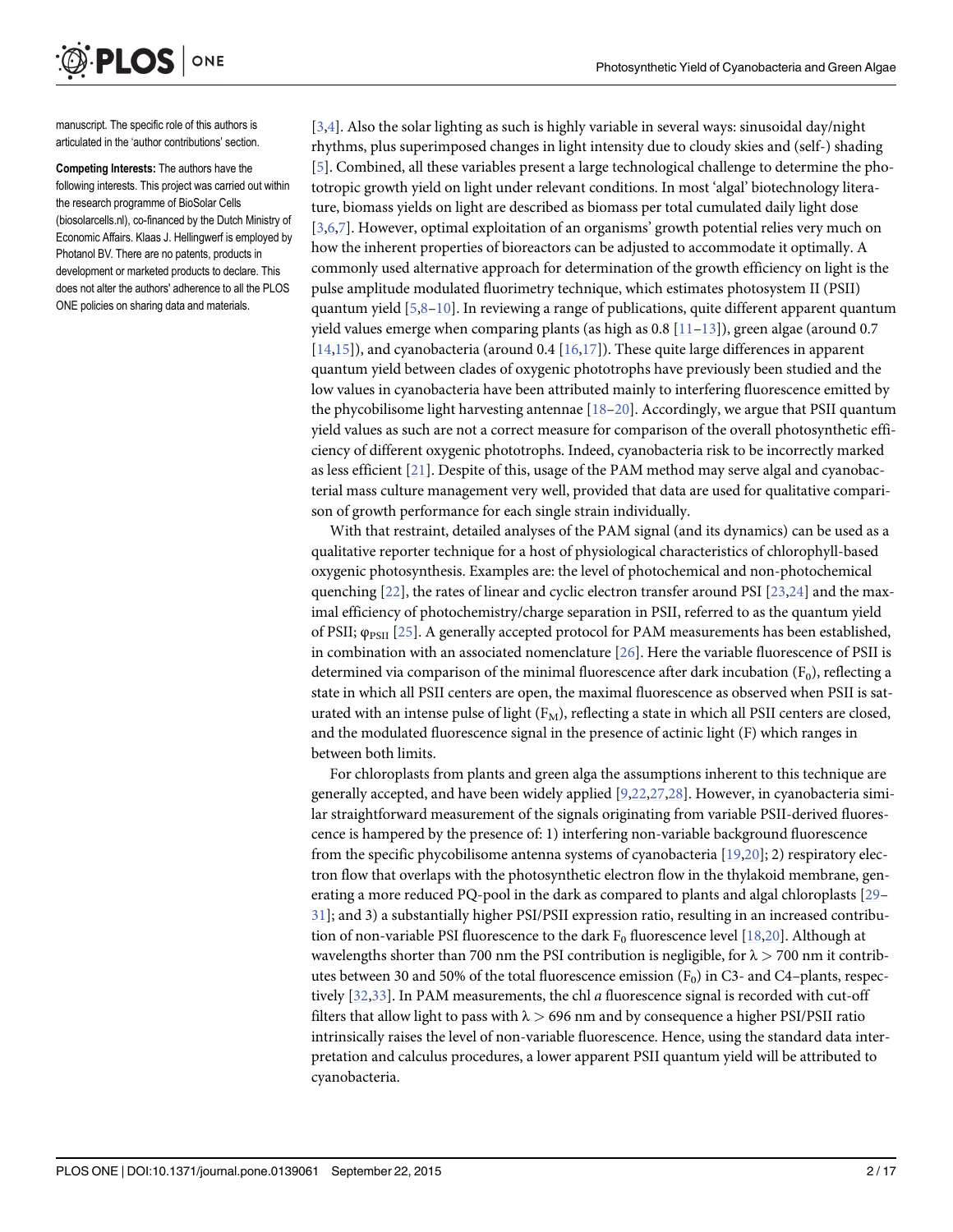<span id="page-2-0"></span>Measuring the rate of oxygen evolution also provides an indication of how well PSII is functioning and how many electrons are being released into the Z-scheme at a particular light intensity. Such measurements are often conducted using a Clark-type oxygen electrode or an optode but this does not provide information on simultaneous oxygen production and consumption [[17](#page-14-0),[34](#page-15-0)]. In attempts to overcome this limitation it is often assumed that the rate of respiration that is measured in the dark will not be exceeded by the rate of oxygen consumption in the light, or even that this rate of respiration will stay constant, independent of the light intensity. Oxygen evolution rates measured in the light are therefore often 'corrected', via addition of the rate of oxygen consumption that is measured in the dark  $[35,36]$ . However, previous studies have already shown that oxygen consumption in the light can inhibit respiratory electron flow under low light conditions [\[37,38](#page-15-0)] and under moderate to high light conditions oxygen consumption extends to much above the dark rate [\[39](#page-15-0)–[41\]](#page-15-0).

In the present work we elaborate on two analysis techniques used to estimate the relative efficiency of oxygenic phototropic growth on light; PAM based PSII yield estimation and oxygen exchange. The data presented demonstrate that the absolute PAM derived PSII yield does not permit direct comparison between different phototrophic taxa. The mechanistic reasons behind the aberrantly low photosynthetic yield estimation by PAM in cyanobacteria or the low oxygen production in high light have been analyzed using Synechocystis sp. PCC 6803 (Synechocystis) mutants deficient in the respiratory terminal oxidases, the main NADPH dehydrogenase, the Mehler-like flavodiiron proteins and the phycobilisome light harvesting antenna. The results clarify why the convenient instrumental PAM and oxygen optode analysis techniques renders very different insight into growth efficiency for the species compared, whereas the actual measurement of growth efficiency on light in continuous culture results in very similar values for biomass conversion between Synechocystis and Chlorella sorokiniana 211-8K (Chlorella). It is concluded that the PAM technique cannot be used for direct comparison between different clades of oxygenic phototrophs.

#### **Results**

Chl a fluorescence traces were recorded with a PAM fluorimeter from batch cultures in the linear phase of growth (i.e. the light limited phase) of *Synechocystis*, its various mutants, and *Chlo*rella (see [Materials and Methods](#page-10-0) and [S1 Fig](#page-13-0) for more details), as shown in [Fig 1](#page-3-0). The PSII quantum yield was calculated as  $\phi$ PSII = (F<sub>M</sub>-F<sub>0</sub>)/F<sub>M</sub>, variable fluorescence as F<sub>V</sub> = F<sub>M</sub>-F<sub>0</sub>, photochemical quenching (q<sub>P</sub>) as q<sub>P</sub> = (F<sub>M</sub>'-F)/ (F<sub>M</sub>'-F<sub>0</sub>') and the non-photochemical quenching  $(q_N)$  as  $q_N = 1-(F_M'-F_0')/(F_M-F_0)$  [[26](#page-14-0)]. For  $F_0$  the chl *a* fluorescence emission intensity after dark adaptation was used and for  $F_0'$  the lowest intensity after illumination. For  $F_M$ , the highest value after a saturation pulse in the dark or after addition of DCMU was used.

The minimal fluorescence recorded in this study is reached for Chlorella and for the PAL mutant (Synechocystis without phycobilisomes) after dark adaptation (F<sub>0</sub>). Interestingly, for WT Synechocystis and the NADPH dehydrogenase deletion mutant M55, the lowest value of fluorescence emission was recorded after the actinic light application  $(F_0')$  was completed, and in the terminal respiratory oxidase deletion mutant  $\Delta$ Ox it is recorded at the onset of the actinic illumination ([Fig 1](#page-3-0), [Table 1\)](#page-4-0). Additionally, the  $F_M$  value of  $\Delta Ox$  was lower after dark adaptation than when measured at an actinic light intensity comparable to the growth light intensity ( $*$  in [Fig 1](#page-3-0)). The other strains do not display this trend.

The PSII yield values derived from data acquired from dark-adapted cells differ widely between Synechocystis, its mutants, and Chlorella. The highest yield values were recorded for Chlorella and the PAL mutant of Synechocystis, even though the PAL mutant has a much lower total fluorescence signal and a very small variable fluorescence  $(F_V)$ . Markedly lower yield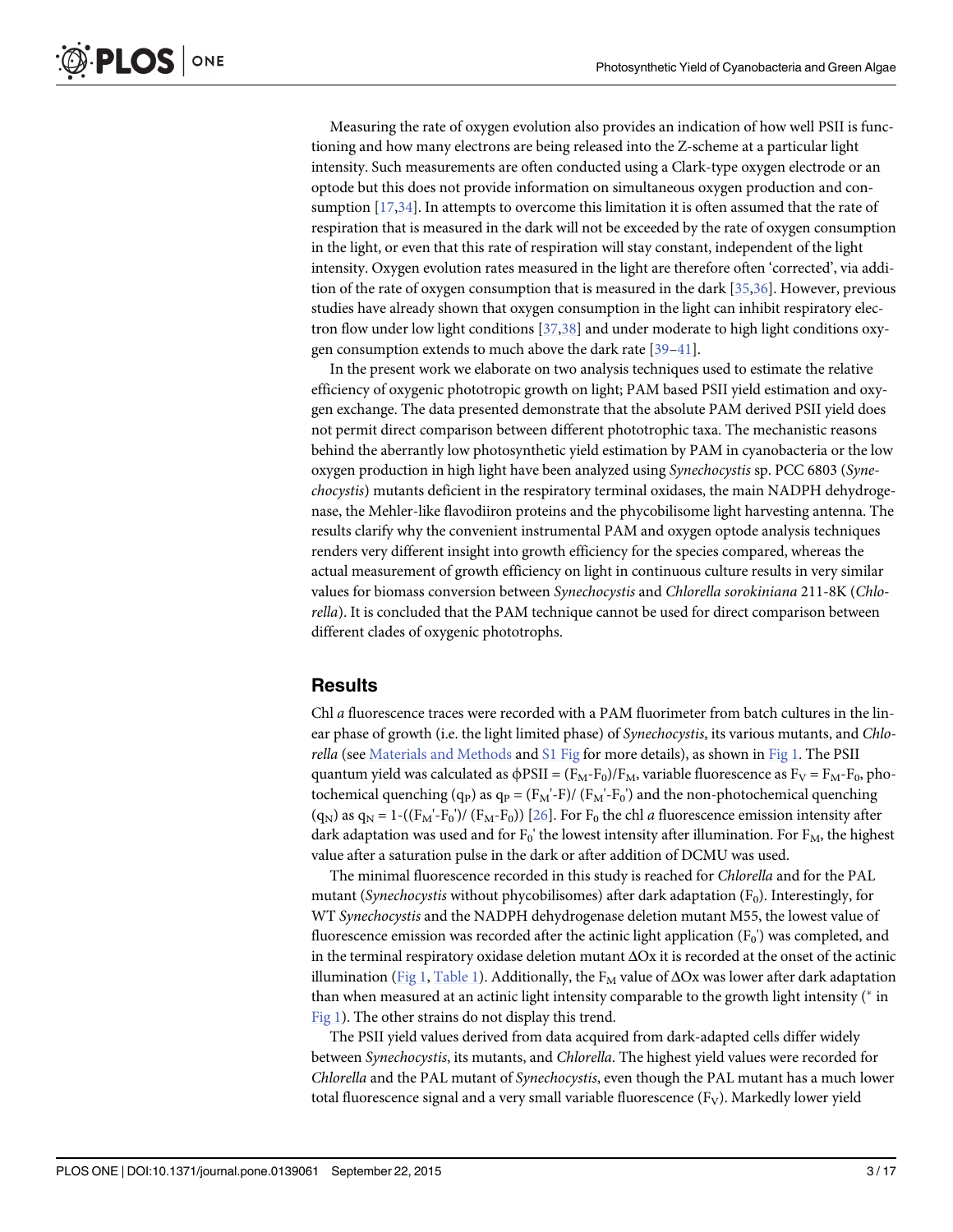

Time (min)

ONE

<span id="page-3-0"></span>PLOS

[Fig 1. V](#page-2-0)ariable chl a fluorescence as measured with a pulse-amplitude modulated (PAM) fluorescence in wild type Synechocystis, three of its mutant derivatives, and the green alga Chlorella. Batch cultures of wild type Synechocystis, the ndhB deletion mutant M55, the triple terminal oxidase deletion mutant ΔOx, the phycobilisome-free PAL mutant and the green alga Chlorella were grown in blue/red fluorescent light (see [Materials and Methods](#page-10-0)). Cells for chl a fluorescence recordings were harvested in the linear phase of growth and incubated in a flat-panel flask. Prior to the experiment the cultures were dark adapted for 30 minutes and exposed to 2 minute illumination periods with red (659 nm) light with increasing light intensity ranging from 30-400 μmol photons m<sup>-2</sup> s<sup>-1</sup>, as indicated by the shaded bar. Light intensities used were 30, 60 and 100 μmol photons m<sup>-2</sup> s<sup>-1</sup> followed by 50 μmol photons m<sup>-2</sup>  $s<sup>-1</sup>$  increases at each step until 400 µmol photons m<sup>-2</sup> s<sup>-1</sup>. The asterisk indicates the growth light intensity of the pre-culture. In the middle of each period (i.e. after 1 min) the cells were subjected to a strong 'white' light pulse (2000 µmol photons  $m^2 s^{-1}$ ). Following the actinic light series, the cells were left in darkness for 5 minutes. The + marks when DCMU was added at a final concentration of 20 μM together with strong red light at an intensity of 400 μmol photons m<sup>-2</sup> s<sup>-1</sup>.

doi:10.1371/journal.pone.0139061.g001

values were obtained for Synechocystis WT and the respiratory M55 and ΔOx mutants [\(Table 1\)](#page-4-0). However, when comparing the data acquired in the presence of actinic illumination of an intensity comparable to growth light intensity, the differences are much smaller [\(Table 1\)](#page-4-0).

At the addition of increasing amounts of actinic light, the photochemical quenching  $(q_P, Fig)$  $(q_P, Fig)$  $(q_P, Fig)$ [2\)](#page-4-0) declines more sharply in Chlorella at low actinic light intensities than it does in the Synechocystis strains. This is also directly visible in  $Fig 1$ : the increase in fluorescence when the light is first switched on is much stronger for Chlorella than it is in Synechocystis. A similar trend is observed for non-photochemical quenching  $(q_N, Fig 2)$  $(q_N, Fig 2)$  $(q_N, Fig 2)$ ; a big increase for *Chlorella* and a much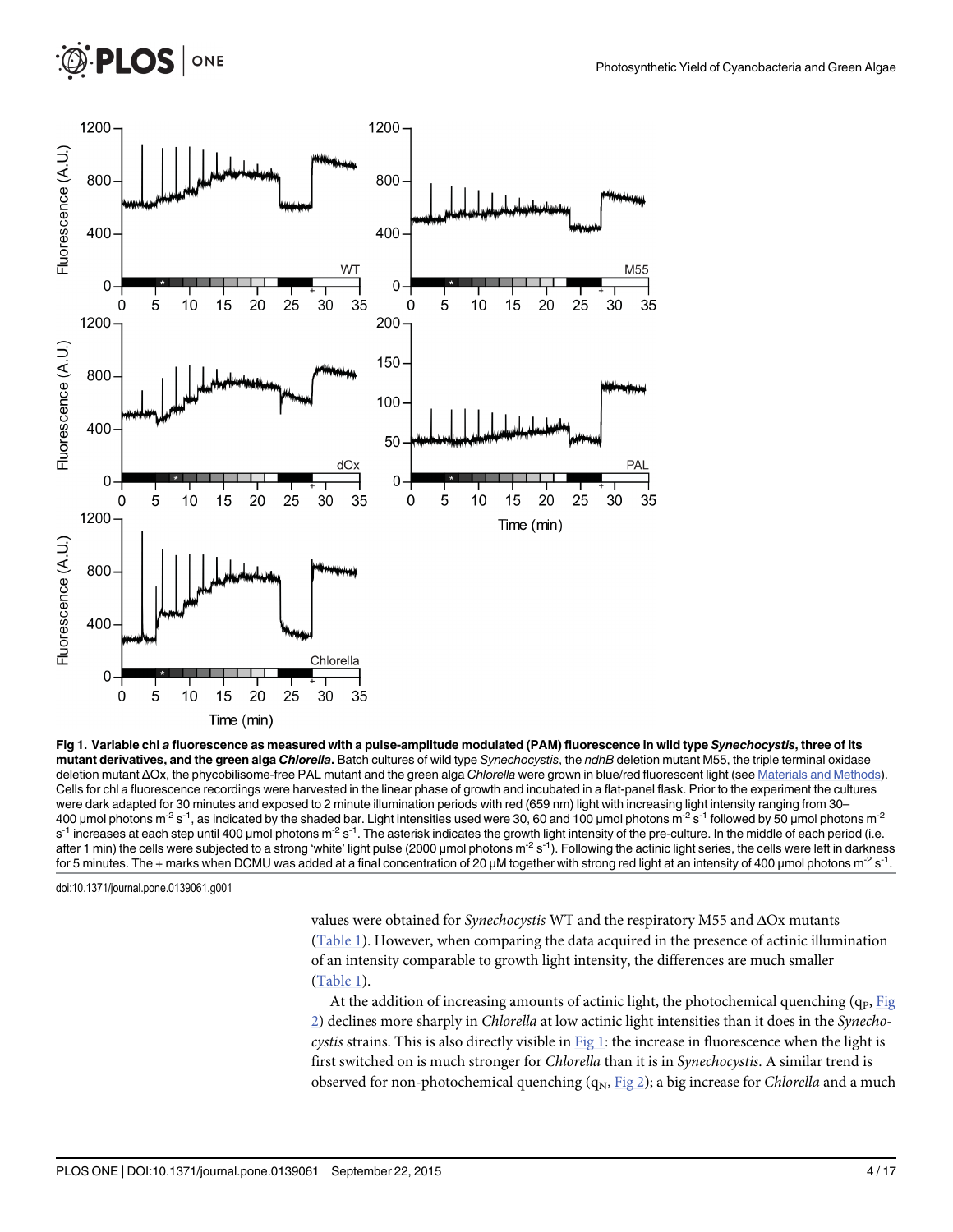|            | chl a            | F0           | $F_0'$       | F <sub>M</sub> | Fv            | $\Phi_{PSII}$ max | $\phi_{PSII}$ GL |
|------------|------------------|--------------|--------------|----------------|---------------|-------------------|------------------|
| WТ         | $2.95 \pm 0.025$ | $601 \pm 2$  | $585 \pm 1$  | $1098 \pm 17$  | $474 \pm 15$  | $0.45 \pm 0.006$  | $0.37 \pm 0.004$ |
| M55        | $1.63 \pm 0.005$ | $471 \pm 18$ | $402 \pm 14$ | $740 \pm 45$   | $357 \pm 12$  | $0.36 \pm 0.015$  | $0.27 \pm 0.014$ |
| ΔOχ        | $2.71 \pm 0.046$ | $494 \pm 9$  | $494 \pm 3$  | $883 + 2*$     | $356 \pm 10*$ | $0.44 \pm 0.008*$ | $0.36 \pm 0.014$ |
| <b>PAL</b> | $3.18 \pm 0.009$ | $49 \pm 1$   | $46 \pm 1$   | $129 \pm 3*$   | $80 \pm 3*$   | $0.62 \pm 0.014*$ | $0.46 \pm 0.016$ |
| Chlorella  | $3.61 \pm 0.093$ | $255 \pm 20$ | $277 \pm 19$ | $1045 \pm 66$  | $780 \pm 47$  | $0.76 \pm 0.004$  | $0.49 \pm 0.008$ |

<span id="page-4-0"></span>[Table 1.](#page-2-0) The respiratory chain and the phycobilisomes affect chl a parameters.

Values shown were derived from the experiments as depicted and described in [Fig 1](#page-3-0). All values were normalized to OD<sub>730</sub>. chl a, chlorophyll a concentration in mg L<sup>-1</sup>; F<sub>0</sub>, level of fluorescence in the dark; F<sub>M</sub>, fluorescence measured by applying a strong light pulse (2,000 µmol photons m<sup>-2</sup> s<sup>-1</sup>) in the dark; F<sub>V</sub>, variable fluorescence (F<sub>M</sub>-F<sub>0</sub>);  $\phi_{PSII}$ , quantum yield of PSII ((F<sub>M</sub>-F<sub>0</sub>)/F<sub>M</sub>) calculated using F<sub>0</sub> and F<sub>M</sub> (max) or F<sub>0</sub>' and F<sub>M</sub>' under growth light conditions (GL).

\*, derived using F<sub>M</sub> values after addition of 20 µM DCMU in the light (400 µmol photons m<sup>-2</sup> s<sup>-1</sup>). Values are averages of duplicate measurements with standard deviation.

doi:10.1371/journal.pone.0139061.t001

more modest change for *Synechocystis*. In the absence of the terminal oxidases, the chl a fluorescence response of Synechocystis to increasing intensities of actinic illumination rises much more steeply [\(Fig 1\)](#page-3-0), and is accompanied by a more steep decrease in  $q_p$  and increase in  $q_N$ (Fig 2, ΔOx). Without the NDH-1 complex, the chl a fluorescence response of Synechocystis becomes even more gradual than in the WT (Figs  $1$  and  $2$ , M55). Because of the small dynamic range in the signal recorded from the PAL mutant and the large difference between light and DCMU derived signals, the PAL mutant was deemed to have unreliable values for  $F_M'$  and was not included in Fig 2.



[Fig 2. L](#page-3-0)ight-intensity dependence of the photochemical and non-photochemical quenching in wild type Synechocystis, its mutant derivatives M55 and ΔOx, and the green alga Chlorella. Light-intensity dependent levels of photochemical ( $\bullet$ , q<sub>p</sub>) and non-photochemical quenching ( $\bullet$ , q<sub>N</sub>). Values were derived from the data described and depicted in [Fig 1](#page-3-0).  $Q_P$  was calculated as  $(F_M-F) / (F_M-F_0')$  and  $q_N$  as 1- $((F_M-F_0')/$  $(F_M-F_0)$ ) with: F<sub>0</sub>, lowest level of fluorescence after dark adaptation;  $F_0'$  lowest level of fluorescence after light incubation; F, steady-state fluorescence in the presence of actinic light;  $F_M$ , fluorescence upon a strong light pulse on dark adapted cells or after addition of DCMU (ΔOx mutant only). F<sub>M</sub>', fluorescence upon a saturation pulse in the presence of actinic light. Data are the average from duplicate measurements, standard deviation was between 1 and 5%.

doi:10.1371/journal.pone.0139061.g002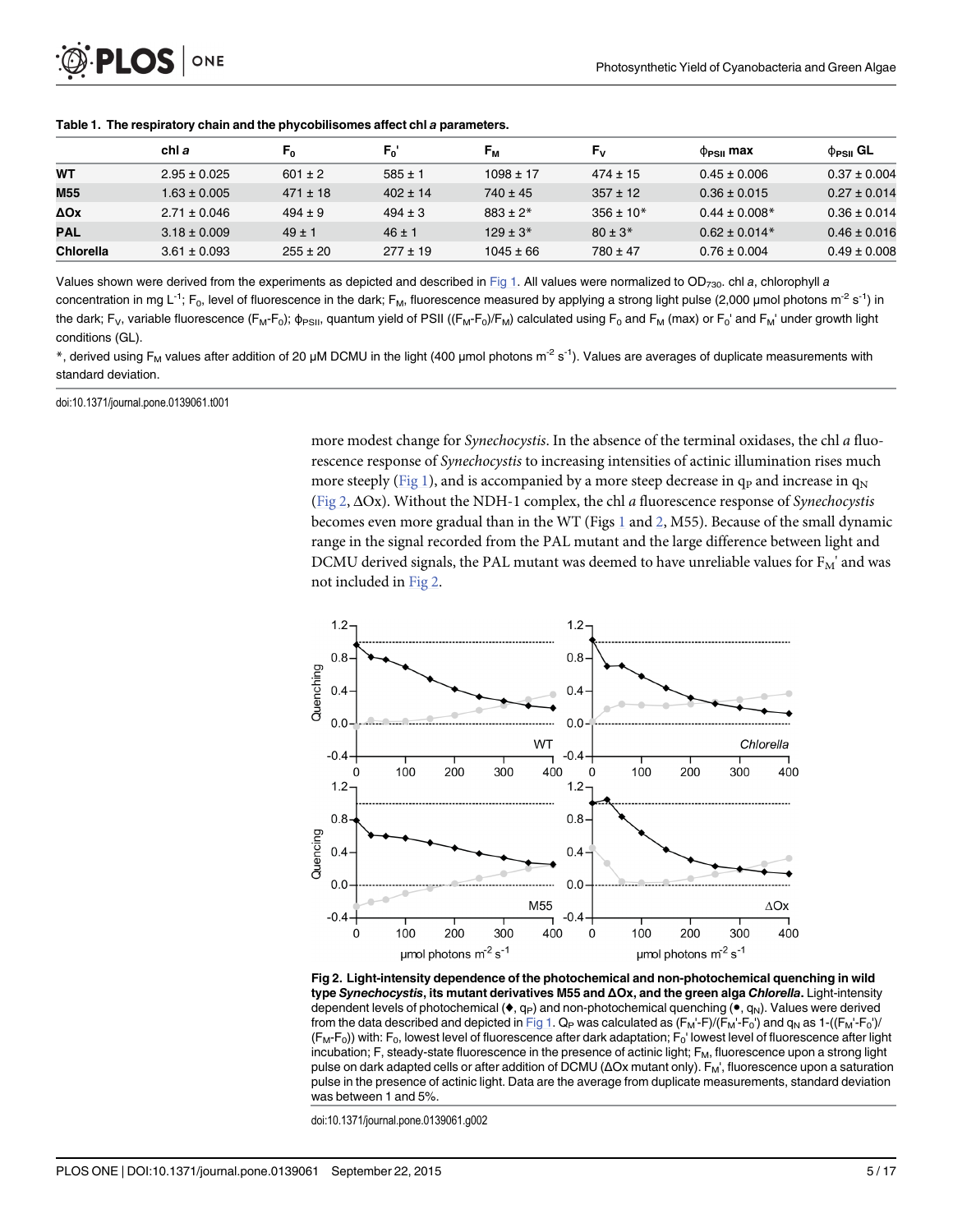Next, the photosynthetic efficiency of growth of Chlorella and two of the Synechocystis strains (WT and PAL mutant) was determined in continuous culture by determining the number of absorbed photons for the production of 1 g of biomass. The two wild type organisms, i.e. Synechocystis and Chlorella, were grown in a flat panel chemostat  $[42]$  $[42]$  $[42]$  at a fixed growth rate (about 0.07 h<sup>-1</sup>) as set by the dilution rate. We chose to use the same wavelength (659 nm) both for growth in the chemostat and for actinic illumination in the PAM experiments. By determining the amount of light absorbed by the culture and its biomass content in steady state, the photosynthetic efficiency was calculated, expressed as the number of photons absorbed per gram of dry weight formed. The two strains were grown with nitrate as their nitrogen source. Because nitrate assimilation requires a considerable amount of reducing equivalents and cyanobacteria tend to contain a higher percentage of nitrogen than green algae, we also calculated the photon yield for generating electron pairs for  $CO<sub>2</sub>$  fixation and nitrate assimilation. For this we used the elemental compositions from three published studies per strain. The data presented in Table 2 indicate that Chlorella, with the significantly higher PSII quantum yield according to the PAM measurements, has a similar photonic yield on biomass and a slightly lower yield on electron pair generation than Synechocystis.

The PAL mutant, which has a much higher apparent PSII quantum yield than WT Synechocystis, as indicated by the PAM measurements  $(Table 1)$  $(Table 1)$ , was subjected to the same analysis. However, as this mutant does not, or only very poorly, grow with red light only, we had to add blue light to achieve an acceptable growth rate ( $> 0.02$  h<sup>-1</sup>; see Table 2 and [Materials and Meth](#page-10-0)[ods\)](#page-10-0). Under these assay conditions the PAL mutant of Synechocystis turned out to be much less efficient than the wild type Synechocystis grown in moderate red light intensities: around 1 mole photons were needed by the PAL mutant to produce 1 gram of biomass versus 0.58 mol photons for the WT (Table 2).

Membrane-inlet mass spectrometry (MIMS) was used to determine quantitatively the extent of interference of oxygen consumption with the net rate of light-dependent oxygen evolution. We analyzed oxygen uptake and evolution rates in Chlorella, wild type Synechocystis, in the triple oxidase mutant ΔOx, and in a mutant deficient in the Mehler-like reaction (Δflv1-3; see [Materials and Methods](#page-10-0) for details). [Fig 3](#page-6-0) shows that in Synechocystis under very low actinic light conditions there is a low rate of oxygen uptake via the respiratory oxidases, and that this rate is much lower than dark respiration which is 0.22 and 0.19  $\mu$ mol O<sub>2</sub> min<sup>-1</sup> mg chl a<sup>-1</sup> in the WT and the Δflv1-3 mutant, respectively. Furthermore, in the presence of functional oxidases, dark respiration is fully inhibited already at very low light intensities (i.e. 10 to 20 μmol photons m $^{-2}$  s $^{-1}$ ,  $\underline{\text{Fig 3}}$  $\underline{\text{Fig 3}}$  $\underline{\text{Fig 3}}$ ). Starting at around 150 µmol photons m $^{-2}$  s $^{-1}$ , the oxygen uptake rate

Table 2. Comparison of the efficiency of photosynthesis in a pro- and a eukaryotic oxyphototroph in terms of moles of photons required for biomass production and electron pair generation at moderate light intensities.

| <b>Species</b>    | l <sub>in</sub> | <b>l</b> out   | OD <sub>730</sub> | $a$ DW $L^{-1}$   | uh''  | mol hy q DW <sup>-1</sup> | $hv/2e^-$      |
|-------------------|-----------------|----------------|-------------------|-------------------|-------|---------------------------|----------------|
| Synechocystis WT  | 76.3            | $24 \pm 0.8$   | $0.49 \pm 0.01$   | $0.091 \pm 0.004$ | 0.071 | $0.58 \pm 0.019$          | $4.9 \pm 0.23$ |
| Chlorella         | 65.9            | $21.4 \pm 0.7$ | $0.59 \pm 0.01$   | $0.080 \pm 0.005$ | 0.070 | $0.57 \pm 0.027$          | $6.0 \pm 0.49$ |
| Synechocystis PAL | 71.1            | 17.1 ± 1.5     | $0.65 \pm 0.05$   | $0.161 \pm 0.006$ | 0.023 | $1.04 \pm 0.038$          | n.a.           |

Biomass yield on photons for Synechocystis WT, Chlorella and Synechocystis PAL. Cells were growing in red (659 nm) light or red and blue (447 nm) light. I<sub>in</sub>, light intensity in µmol m<sup>-2</sup> s<sup>-1</sup> passing through the culture vessel containing only medium; I<sub>out</sub>, light intensity in µmol m<sup>-2</sup> s<sup>-1</sup> passing through the culture vessel containing cell culture; OD<sub>730</sub>, optical density at 730 nm; g DW L<sup>-1</sup>, biomass density in gram dry weight per liter; μ h<sup>-1</sup>, growth rate per hour; mol hv/g DW, growth yield in mol photons absorbed per g biomass. hv/2e-, # of photons absorbed per electron pair for nitrogen and carbon incorporation. The elemental composition of the cells was taken from literature: for Synechocystis [\[43](#page-15-0)-[45](#page-15-0)] and for Chlorella [[46](#page-15-0)-[48\]](#page-15-0) and averaged. The values shown are averages of three measurements with standard deviation.

doi:10.1371/journal.pone.0139061.t002

<span id="page-5-0"></span>**PLOS** I

ONE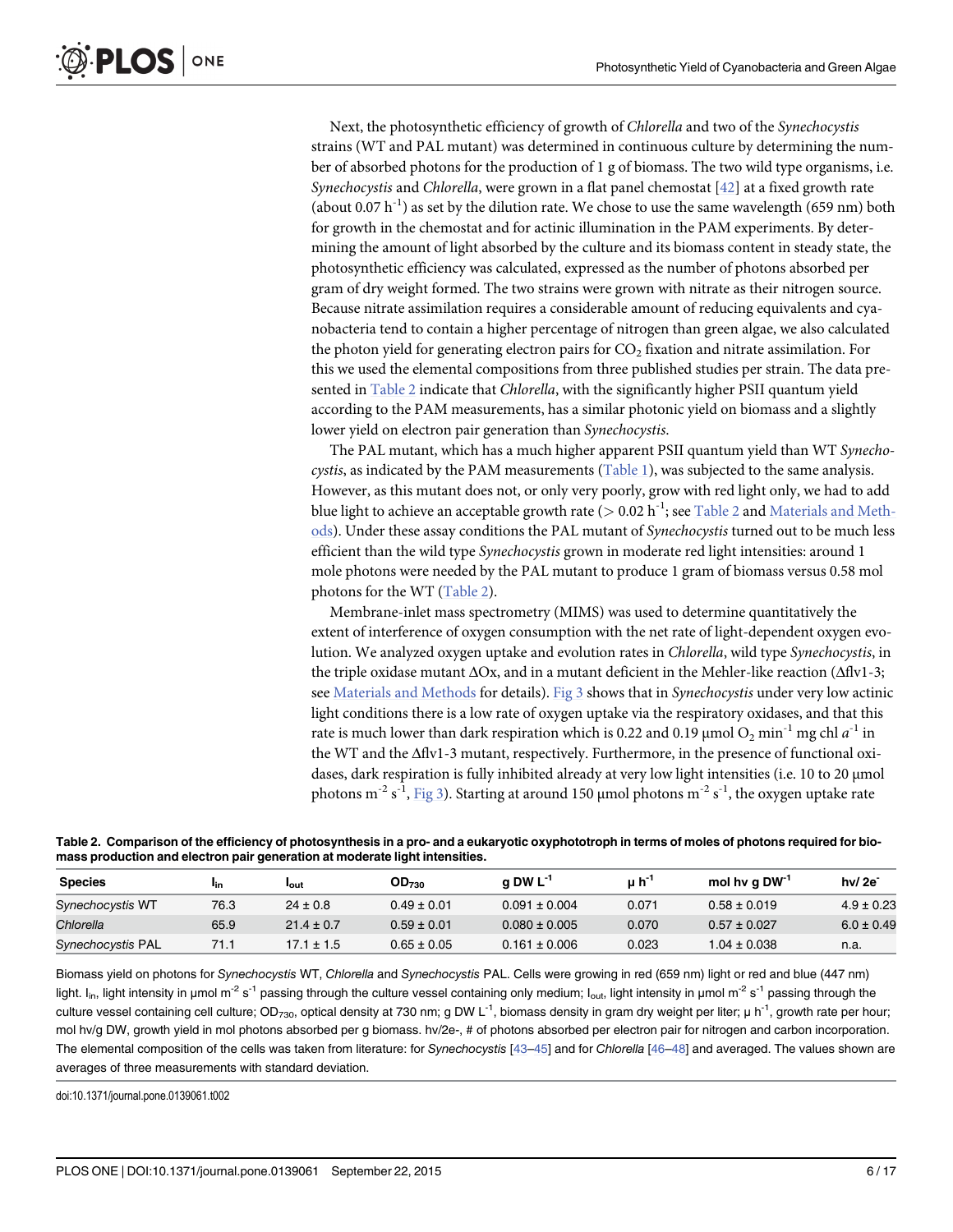<span id="page-6-0"></span>starts to exceed the rate of dark respiration. This coincides with the point where the increase in the rate of  ${}^{32}O_2$  evolution changes from a linear increase to saturation behavior with respect to light intensity (Fig 3). In the  $\Delta$ Ox mutant the increase in oxygen uptake rate shows a trend similar to the WT, while in the Δflv1-3 mutant oxygen uptake during illumination is fully abolished (Fig 3). In *Chlorella*, oxygen uptake is only lower than dark respiration at the lowest light intensity; with increasing light intensity oxygen uptake increases and stabilizes around 150 μmol photons m<sup>-2</sup> s<sup>-1</sup>, which is at a higher light intensity than the point where <sup>32</sup>O<sub>2</sub> evolution starts to show saturation behavior (around 100 µmol photons  $\text{m}^{\text{-2}} \, \text{s}^{\text{-1}}$ ). Due to circumstance the oxygen evolution/consumption rates of Chlorella were measured in a slightly different set-up and a different temperature (30 vs 18°C) than those of Synechocystis and its mutant derivatives. As a control Synechocystis WT was also tested in the alternative set-up. The shape of the curve at 30°C was similar to the ones recorded at 18°C, and the maximal net rate of photosynthesis of *Synechocystis* WT at 30°C was 7.8  $\pm$  0.3 µmol O<sub>2</sub> min<sup>-1</sup> mg chl a<sup>-1</sup>.

# **Discussion**

Not all photons harvested by the photosynthetic pigment complexes are productively used for NADPH and ATP synthesis via electron transfer by the components of the Z-scheme. Excess light energy can be non-photochemically quenched via specific dissipation reactions and released as heat. Based on well-established knowledge, largely acquired in plant photosynthesis research, a non-invasive method was developed for monitoring such processes [\[22\]](#page-14-0). The PAM



[Fig 3. L](#page-5-0)ight-intensity dependence of net oxygen production and consumption, as measured with a membrane-inlet mass spectrometer (MIMS), of wild type Synechocystis, its ΔOx and ΔFlv1-3 mutant derivatives and Chlorella. Oxygen exchange was measured with MIMS as a function of increasing red light (659 nm) intensity in wild type Synechocystis (WT), the terminal-oxidase deletion mutant (ΔOx), the Mehlerlike reaction deletion mutant (Δflv1-3) and Chlorella sorokiniana (Chlorella). Cells were grown in batch with 30 μmol photons m<sup>-2</sup> s<sup>-1</sup> blue/red fluorescent light (see [Materials and Methods](#page-10-0)) in BG-11 medium complemented with 25 mM NaHCO<sub>3</sub>. Prior to measurements, the cells were washed once and re-suspended in fresh BG-11 medium with 50 mM NaHCO<sub>3</sub>. Cells were dark adapted for 30 minutes prior to the experiment. Experiments with Synechocystis and its mutant derivatives were conducted at 18°C and Chlorella at 30°C. ●, oxygen evolution measured as an increase in the concentration of  $^{32}O_2$ ;  $\diamond$ , oxygen uptake measured as a decrease in the concentration of  ${}^{36}O_2$ ;  $\Delta$ , net rate of photosynthesis (i.e. rate of net oxygen evolution + rate of oxygen uptake). Values shown are the average of duplicate measurements with standard deviation.

doi:10.1371/journal.pone.0139061.g003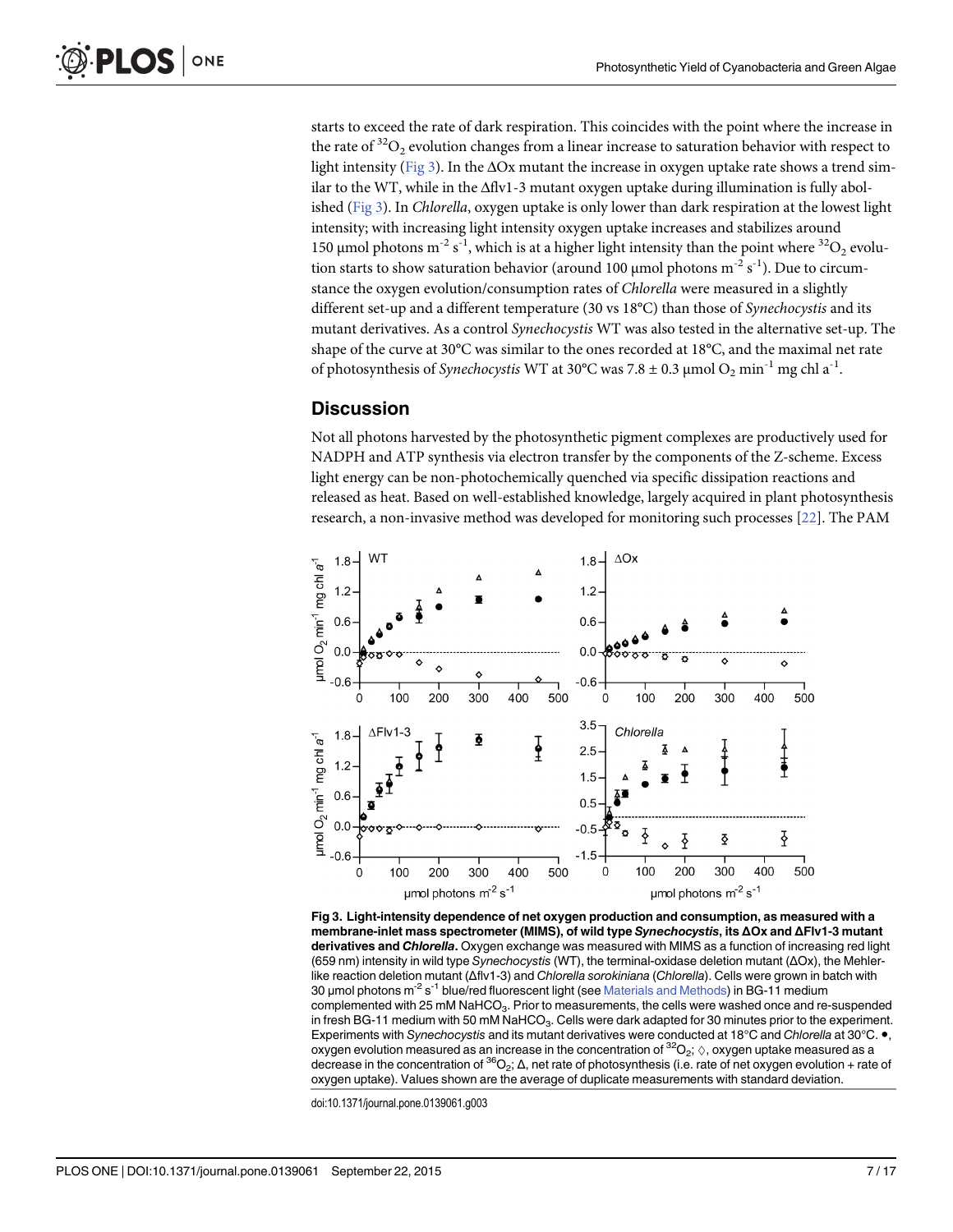<span id="page-7-0"></span>technique permits us to distinguish which portion of the light that PSII receives is used productively for linear photosynthetic electron flow  $(q_P)$ , and which portion is lost non-photochemically  $(q_N)$ . Most protocols for the use of the PAM technique include a dark pre-incubation of the cells to determine the minimal ( $F_0$ ) and maximal fluorescence ( $F_M$ ) emission, from which the amount of energy available for linear electron flow can be calculated as the maximal quantum yield of PSII [[25](#page-14-0)[,49](#page-15-0)]. The underlying assumption is that in darkness the primary quinone of PSII  $(Q_A)$  slowly oxidizes, which in turn triggers photosynthetic antennae to associate with PSII to not only result in a low fluorescence dark state, identified as  $F_0$ , but also to provide a full antenna complement for PSII (state I) so that maximal fluorescence  $(F_M)$  can be derived from PSII upon exposure to an intense short flash of light.

However, these assumptions are incorrect with respect to cyanobacteria, where respiratory pathways intersect with photosynthetic electron flow in the same thylakoid membranes and both flows of electrons share the plastoquinone pool [\[29\]](#page-14-0). Through the moderating actions of respiratory dehydrogenase enzymes for electron input, and the terminal oxidases for electron efflux (from the plastoquinone pool), the photosynthetic electron transport chain, and the  $Q_A$ of PSII does not become fully oxidized in the dark (see also [[31\]](#page-14-0) and [Fig 4\)](#page-8-0), which leads to a higher apparent  $F_0$  as attested by the lower  $F_0'$  values for *Synechocystis* WT and M55 after actinic illumination. [Fig 1](#page-3-0) demonstrates the ability of the respiratory chain to moderate the redox potential of the PQ-pool with a more gradual increase in fluorescence (F) with increasing light intensity for the M55 strain and a more intense increase in the  $\Delta$ Ox strain. [Fig 2](#page-4-0) also shows some unlikely and even non-physical values for photochemical and non-photochemical quenching with the standard data evaluation protocol (see above): In the ΔOx strain, at low light intensities  $q_p$  is  $> 1.0$  and for the M55 mutant the calculated  $q_N$  is negative up to 200 μmol photons m $^2$  s $^1$  ( $\overline{\mathrm{Fig}}$  2). These apparent artifacts are caused by the fact that  $\mathrm{F_0}'$  is lower than F<sub>0</sub> in the M55 strain, and in the case of the  $\Delta$ Ox strain, that F<sub>M</sub> in the dark is not yielding the maximal level of fluorescence emission. Lower levels of  $F_M$  compared to  $F_M'$  at low light intensities in cyanobacteria are not uncommon because cyanobacteria are believed to be in state II in the dark [\[50](#page-15-0)–[52\]](#page-15-0) with antenna association to PSI and not PSII. This small antenna state of PSII often results in lower levels of  $F<sub>M</sub>$  fluorescence emission upon a strong light pulse [\[53](#page-15-0)]. However in *Synechocystis* PCC 6803 this phenomenon is not always visible and it has even been proposed that Synechocystis is an exeption and does not enter state II in the dark at all  $[19]$ . The fact that this phenomenon occurs in the  $\Delta$ Ox strain may be an argument against calling Synechocystis an exeption, but it may explain why it is not visible in the WT and M55 strains, possibly caused by a less stringent state II due to a less reduced PQ-pool. Campbell et al.  $[19]$  advises the use of DCMU for  $F_M$  determination in cyanobacteria. The electron transfer inhibitor DCMU prevents oxidation of  $Q_A^-$  by  $Q_B$ , resulting in fully reduced  $Q_A$  in the light, and therefore in maximal chl a fluorescence. Nevertheless, we observed that the fluorescence emission intensity is not always highest in the presence of DCMU [\(Fig 1\)](#page-3-0). This may be caused by the high intensity of the actinic light used, that in combination with DCMU, may cause accelerated photo-bleaching and lower levels of fluorescence [[54\]](#page-15-0).

Additionally, an increased contribution of PSI to the measured (broad-band) fluorescence emission, due to higher numbers of PSI reaction centers and increased excitation due to antenna association with PSI  $[20]$  $[20]$  $[20]$  increases the F<sub>0</sub> value even further. Considering all of this, it is evident that cyanobacteria emit higher levels of  $F_0$  and lower levels of  $F_M$  fluorescence with standard dark adaptation protocols than green algae and plants. When the quantum yield of PSII is calculated as  $(F_M-F_0)/F_M$  then the absolute values of  $F_0$  and  $F_M$  matter and higher levels of overall fluorescence emission will give rise to lower calculated PSII quantum yields. A clear example of this is shown in  $Table 1$  where the *Synechocystis* strain with the smallest variable fluorescence  $(F_M-F_0)$  has the highest PSII quantum yield (i.e. the PAL mutant). The high yield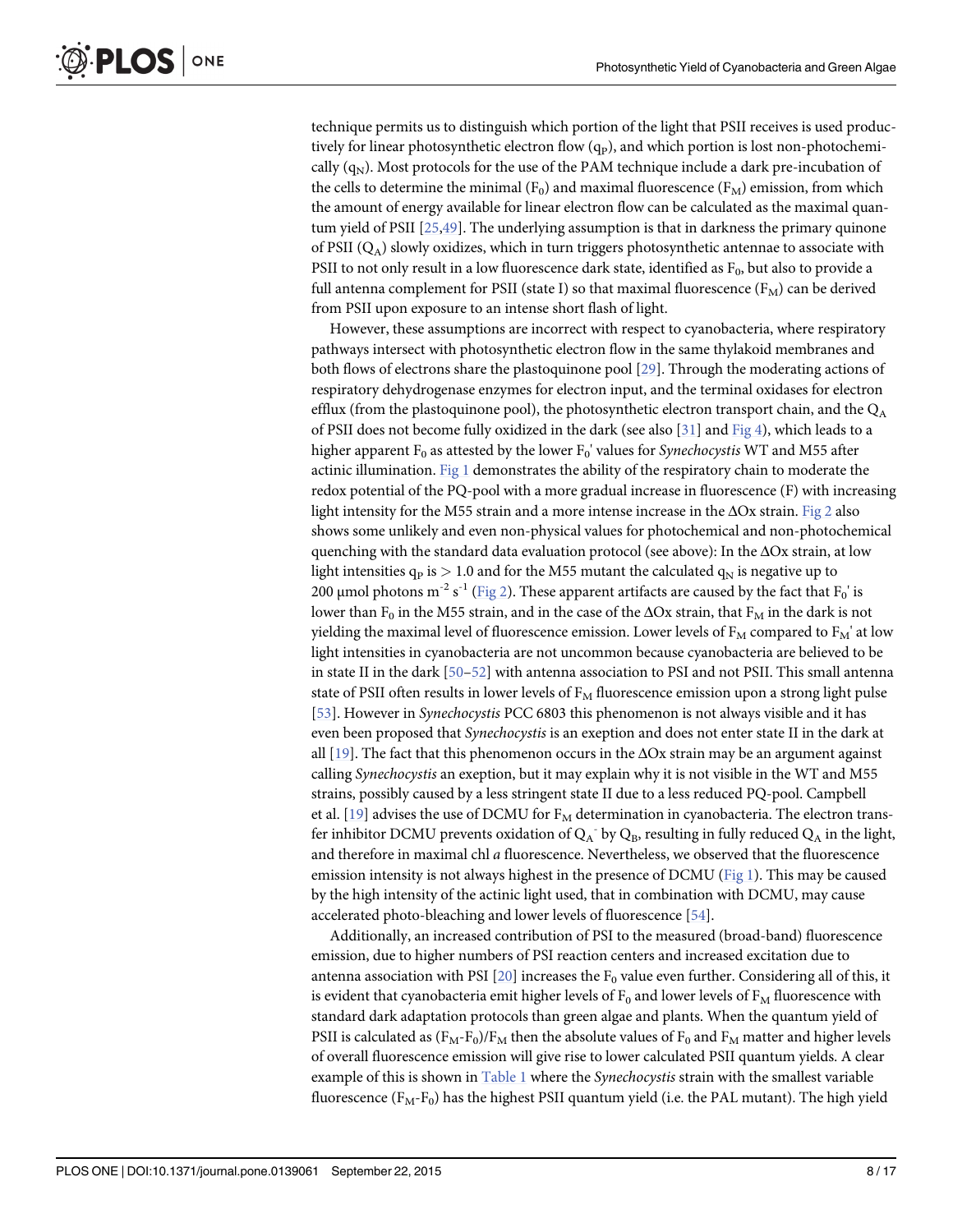

[Fig 4. S](#page-7-0)chematic overview of the redox state of the components of the photosynthetic electron transport chain. Schematic overview of the redox state of the photosynthetic electron chain in dark (left) and light (right) for Synechocystis (top) and Chlorella (bottom). The grey color indicates the level of reduction (the darker the more reduced) of the different intermediates or, in case of P680, P700 and NADP(H), the predominant species.

doi:10.1371/journal.pone.0139061.g004

<span id="page-8-0"></span>**PLOS** ONE

values of the PAL mutant have already been described in previous work and the PAL mutant has been considered as a model for interpretation of PSII fluorescence data in cyanobacteria without the interference of the phycobilisomes background fluorescence [[55](#page-16-0)]. Also, it has been reported that the PAL mutant compensates for the loss of phycobilisomes by increasing its PSII content [\[56\]](#page-16-0).

In the presence of increasing actinic light intensities  $Q_A$  becomes more and more reduced, which increases the basal level of fluorescence (F) and lowers the apparent quantum yield of PSII. In addition, non-photochemical quenching further reduces the rate of exciton flow into PSII  $[57]$  $[57]$  $[57]$  and lowers  $q_P$ . Subtraction of these two losses from the highest quantum yield in dark adapted cells results in the 'active PSII quantum yield'. At growth light intensity  $q_N$  is very low; in cyanobacteria it is generally even at its lowest point and this information can be used to derive to which light condition the cells are adapted  $[19]$  $[19]$  $[19]$ . In [Fig 2](#page-4-0) only the  $\Delta$ Ox strain follows this behavior, probably caused by the lack of a visible dark state II in the other strains causing q<sub>N</sub> to be lowest in the dark adapted state. Also under growth light conditions the active PSII yield or  $q_P$  give a good measure for oxygen evolution and  $CO_2$  fixation rates [[19](#page-14-0)], this is then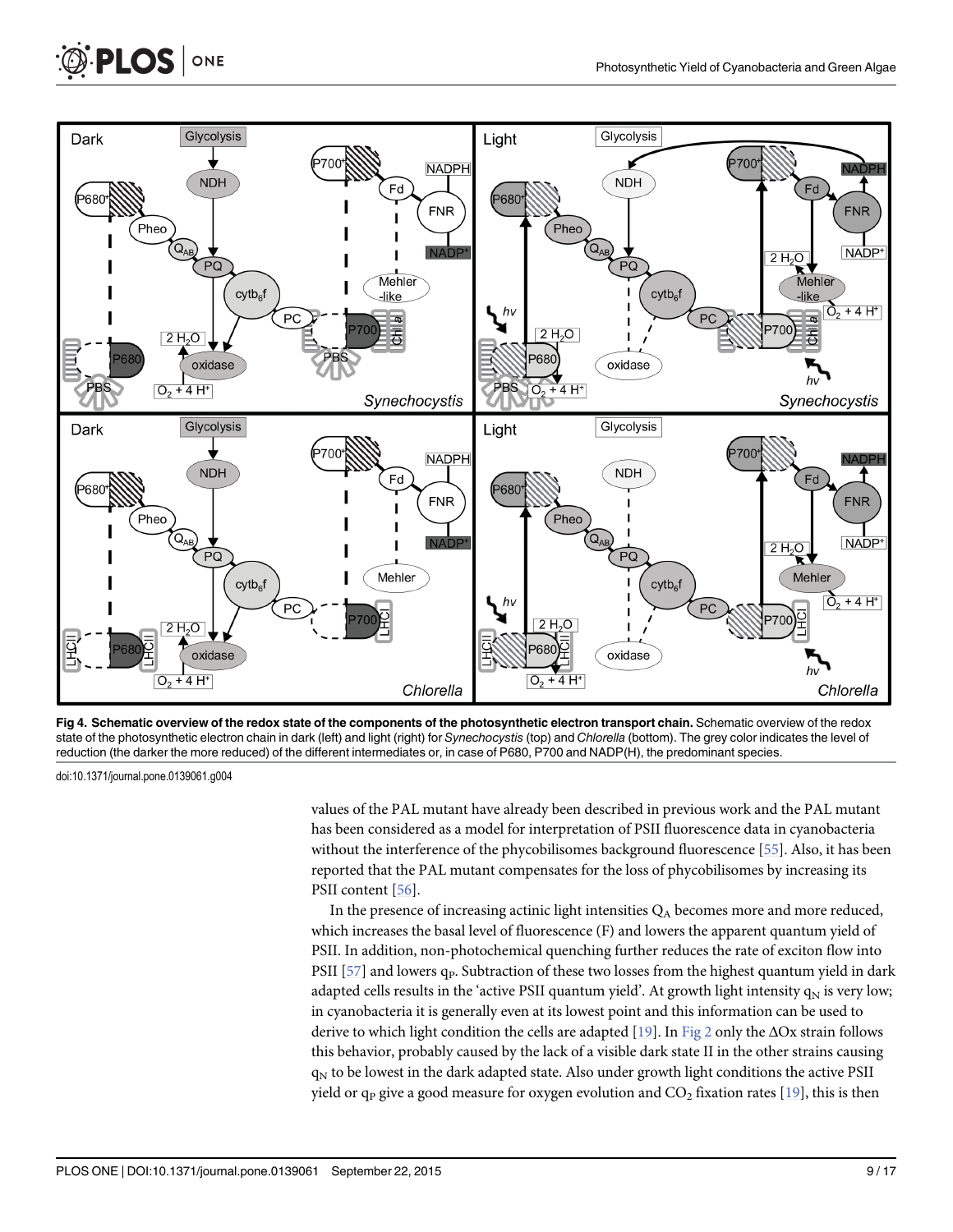<span id="page-9-0"></span>distorted by  $q_N$  at higher light intensities. Even though *Chlorella* maintains a higher active quantum yield under growth-light conditions than Synechocystis ( $\phi_{PSII}$  GL in [Table 1](#page-4-0)), the difference is much smaller than the difference between their maximal quantum yield in the dark; the q<sub>P</sub> value at growth light intensities is even lowest for the green alga and the value for  $q_N$  is the highest at growth light intensity ( $Fig 2$ ). Although we must note that these experiments were conducted in red light only, which may bypass one of the major exciton-energy dissipating mechanisms in cyanobacteria and thus possibly underestimate the level of  $q_N$  that may occur in white light. This mechanism is referred to as exciton quenching by the orange carotenoid protein (OCP) and is activated by strong blue light [[58](#page-16-0)]. Nonetheless, direct comparison of the performance of both species as measured with the PAM technique gives much closer values if the yield is determined in the presence of actinic light. In fact, when comparing the PAL mutant of Synechocystis with Chlorella, the PSII quantum yield is almost equal [\(Table 1\)](#page-4-0). This implies that one could attribute the lower apparent quantum yield of PSII in Synechocystis WT predominantly to PBS background fluorescence. Recently Acuña et al [\[52\]](#page-15-0) have modelled the chl a fluorescence signal in cyanobacteria and found evidence that suggests that without the PBS component the PSII quantum yield values for green algae and cyanobacteria are indeed equal. In the future such a model could be used to extract the different components that make up the PAM signal, to provide reliable information on PSII function and the influence of various non-photochemical quenching mechanisms. However currently the model described by Acuña et al [\[52\]](#page-15-0) only includes a parameter for OCP which was most likely not activated in the experiments described here.

Use of an alternative method for photosynthetic yield determination, i.e. measurement of the number of photons required to produce biomass or to generate electron pairs from water, also leads to the conclusion that *Chlorella* and *Synechocystis* have a similar efficiency in lightenergy conversion when growing at approximately the same growth rate in steady state contin-uous culture ([Table 2](#page-5-0)). Chlorella and Synechocystis have a somewhat different biomass composition, especially when it comes to their nitrogen content. Although both strains contain approximately 50% of biomass in carbon, Chlorella contains only around 6.5% nitrogen when grown under replete conditions [\[46](#page-15-0)–[48\]](#page-15-0) while Synechocystis contains around 11.5% nitrogen  $[43-45]$  $[43-45]$  $[43-45]$ . The cultures in this study were grown on nitrate and CO<sub>2</sub>, which require 8 and 4 electrons for incorporation into biomass, respectively. When taking this difference in biomass composition into account, Synechocystis is slightly more efficient than Chlorella in the liberation of electrons from water. Consistent with this, in direct growth competition experiments cyanobacteria have generally been reported to out-compete green algae under light-limited growth conditions [\[59](#page-16-0)–[61\]](#page-16-0). One of these studies even demonstrated that Synechocystis has a (slight) competitive advantage over Chlorella vulgaris [\[60\]](#page-16-0). In our experiments the PAL mutant could not be directly compared with the WT because it cannot sustain sufficiently high growth rates under conditions of moderate light intensities. However recent publications [[36](#page-15-0),[62](#page-16-0)] have shown that truncation of phycobilisome antennae in cyanobacteria can improve biomass production in dense cell cultures, but only under high light conditions.

Measuring the rate of oxygen evolution also provides an indication of how well PSII is functioning and at what rate electrons are being released into the Z-scheme at a particular light intensity. The decrease in the rate of respiration at low light intensities ( $Fig 3$ ) compared to the rate in the dark is known as the Kok-effect [[38\]](#page-15-0) and is likely caused by interference of lightdriven linear electron transfer; PSI may withdraw electrons from the PQ pool more efficiently than the respiratory oxidases [[63](#page-16-0)]. Back pressure of light-driven electron flow on respiratory electron flow through the common high-energy intermediate, the proton motive force, however, may play a role as well [\[64\]](#page-16-0). Previous studies using the MIMS technique have already indicated the Mehler-like reaction to be the main culprit in light-dependent oxygen uptake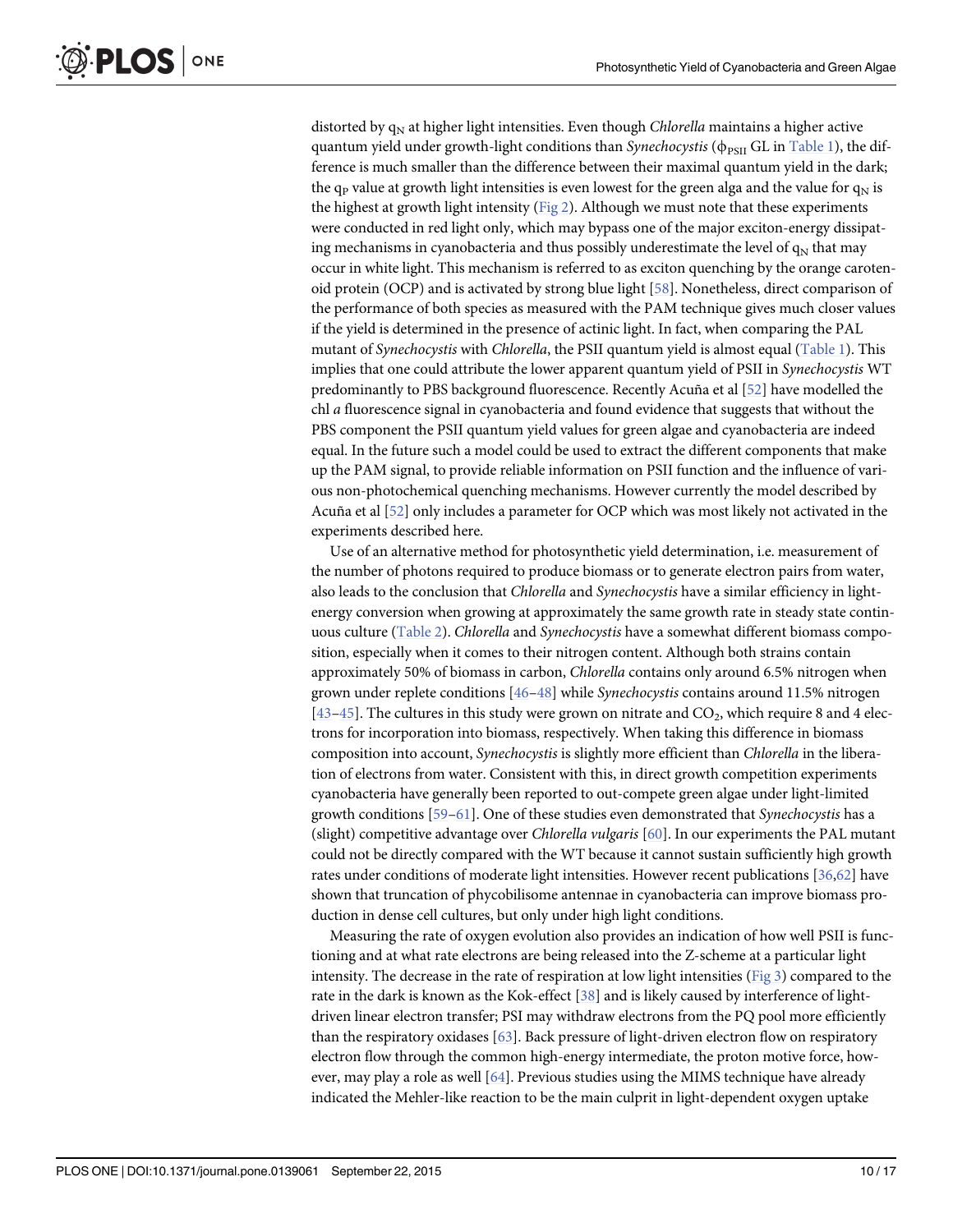<span id="page-10-0"></span>[\[34](#page-15-0)[,65\]](#page-16-0). In this study we further confirm these results by revealing differences in the rate of oxygen consumption in the light, of mutants deficient in respiration and in the Mehler-like reaction [\(Fig 3](#page-6-0)). We observed that the Synechocystis WT consumes up to 34% of the total rate of oxygen evolution at PSII via the Mehler-like reaction at the highest light intensity ([Fig 3\)](#page-6-0). Chlorella on the other hand consumes around 36% of the total rate of oxygen evolution at all light intensities tested, exept for the lowest one (10 µmol photons  $\text{m}^{\text{-}2} \, \text{s}^{\text{-}1}$ ). Although in this setting we cannot determine which fraction of this oxygen consumption can be attributed to the true Mehler reaction, it does seem that oxygen consumption in the light has a different function or origin in green algae compared to cyanobacteria because it appears to be a constant factor, and not to be subject to light saturation. This finding does not put cyanobacteria at a perceived disadvantage of lower maximal oxygen evolution rates ( $P<sub>max</sub>$ ), because the percentage of oxygen consumed is similar in both organisms at maximal oxygen evolution rates. The net oxygen exchange, as measured with an electrode or optode, is more indicative for growth rate and  $CO<sub>2</sub>$ fixation rates and this parameter will therefore most likely be sufficient for a meaningful estimate. However it is important to keep this in mind when determining oxygen production based  $P_{max}$  values as an indicator of PSII activity and (linear) electron transport rates, because the Mehler(-like) activity, and possibly other forms of oxygen consumption will lead to an underestimation of these parameters.

We conclude that PAM signals in cyanobacteria are moderated by the respiratory electron transfer chain, leading to a dark state II, and an artificially heightened  $F_0$  by background fluorescence from the PBS and PSI. Together these factors cause the PAM method to grossly underestimate the photosynthetic potential of PSII of cyanobacteria. Further complications due to changing levels of spillover of PBS fluorescence and additional moderating activity of the intertwined respiratory pathway [\[29,](#page-14-0)[66](#page-16-0),[67](#page-16-0)] and a wide array of cyclic electron flow pathways [\[24,](#page-14-0)[68](#page-16-0)] even further complicate the matter. Nevertheless, the PAM technique can still be useful when used on a single organism to monitor relative changes in PSII yield and (non-) photochemical quenching [[14](#page-14-0),[69](#page-16-0)], and perhaps to estimate other photosynthetic parameters such as  $O_2$  evolution and  $CO_2$  fixation rates, provided they are calculated at growth light intensity [[19](#page-14-0)]. As long as no importance is attached to absolute values of calculated PSII efficiencies, especially from dark adapted samples, PAM signals from cyanobacteria can be very informative to quickly detect stressful conditions and monitor adaptation responses to, for instance, changing light conditions during the day.

Still, we emphasize that use of the PAM signal to compare photosynthetic yields between organisms can give rise to absolutely false predictions on light energy conversion efficiency and provides little solid information regarding the quantitative potential of cyanobacteria and algae in the upcoming bio-based economy. Determining the photonic yield of biomass formation (or  $CO<sub>2</sub>$  fixation) under relevant growth conditions, will be more appropriate and informative instead.

# Materials and Methods

#### Strains and culture conditions

Synechocystis sp. PCC 6803 was kindly provided by Devaki Bhaya, Carnegie Institution for Science, Stanford, USA. The Synechocystis ΔOx strain that lacks all three endogenous cytochrome oxidases [[70\]](#page-16-0) was provided by Wim Vermaas, Arizona State University, Arizona USA. The  $ndhB$  deletion mutant M55, deficient in the NDH-1 complex [[71](#page-16-0)] was provided by Teruo Ogawa, Nagoya University, Chikusa, Nagoya, Japan. The Δflv1/flv3 mutant deficient in the Mehler-like reaction [[72](#page-16-0)] was provided by Eva-Marie Aro, University of Turku, Turku, Finland. The PAL mutant, lacking all phycobilisome pigments [\[73\]](#page-16-0) was provided by Ghada Ajlani,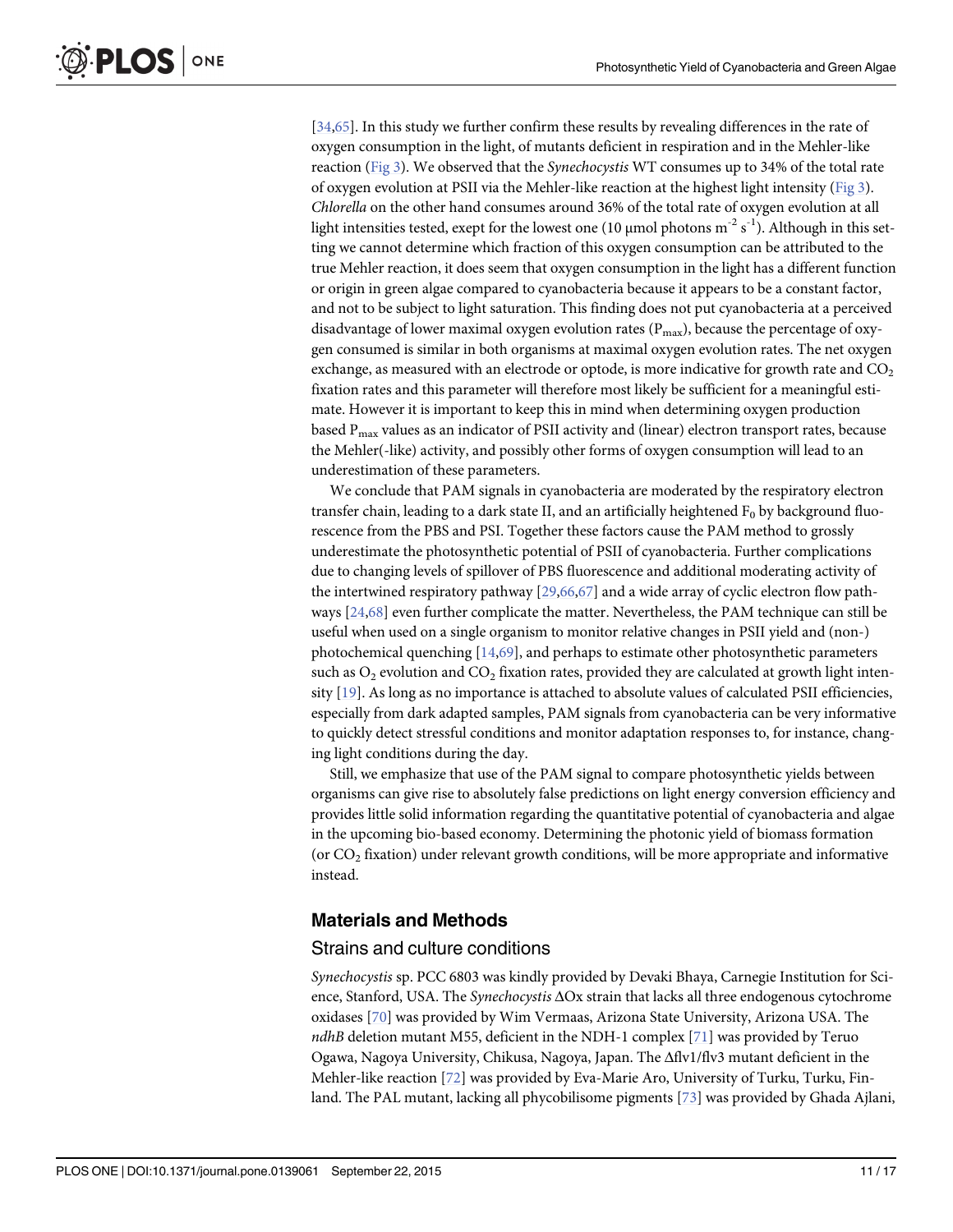<span id="page-11-0"></span>Institut de Biologie et de Technologie de Saclay, Gif-sur-Yvette, France. Chlorella sorokiniana 211-8k was ordered from the Göttingen culture collection.

Chlorella sorokiniana 211-8k, Synechocystis sp. PCC 6803, and its mutant derivatives, were pre-cultured in batch in BG-11 [\[74\]](#page-16-0) medium at 30°C in a shaking incubator at 120 rpm. Growth-light was provided by Sylvania Grolux T8 fluorescent tubes ([havells-sylvania.com](http://havells-sylvania.com)); these tubes provide mainly blue and red light. The M55 strain was grown in the presence of 2% (v/v)  $CO<sub>2</sub>$ , and the other strains were grown with 25 mM sodium bicarbonate added to the medium. The ΔOx strain was grown at 60 µmol photons  $m^{-2} s^{-1}$ , and all other strains were grown at 30 µmol photons m $^{-2}$  s $^{-1}$ .

#### PAM measurements

Cells were collected in the linear, light-limited, phase of growth, except for the PAL mutant which was collected in the early stationary phase, and transferred directly to a flat panel tissue culture flask (Sarstedt). The culture flask was placed in between two LED light panels (design LED 2, custom manufactured LED lamps in a cooperation between Philips Lighting Eindhoven, the Netherlands and the Technology Center of the University of Amsterdam). The optical fiber of the PAM fluorimeter was placed against the side of the vessel, perpendicular to the illuminating LED lamps; see [S1 Fig](#page-13-0) for details of the set-up. PAM signals were recorded with a PAM 101 device (Walz, Effeltrich, Germany; excitation, 655 nm; emission, >696 nm). Prior to each experiment the cell culture was dark adapted for 30 minutes, the last 5 of which was recorded with the PAM sensor for  $F_0$  determination. Next, red (659 nm, half width 16.3 nm) light was used which increased in intensity every two minutes. The first two light intensities used were the growth-light intensity of the different strains; i.e. 30 and 60 µmol photons  $m^{-2} s^{-1}$ . Next the light intensity was increased to 100 µmol photons  $\mathrm{m}^\text{-2} \, \mathrm{s}^\text{-1}$  and further increased in steps of 50 µmol photons m $^{-2}$  s $^{-1}$  to a final intensity of 400 µmol photons m $^{-2}$  s $^{-1}$ . Two minutes before the actinic light was switched on and one minute after each change in light intensity, a strong light pulse was given (white light, 2,000 µmol photons  $\mathrm{m}^{\text{-2}}$  s $^{\text{-1}}$ ). This pulse is comprised of the different actinic LED channels set to maximal intensity; 800 µmol photons  $m^{-2} s^{-1}$  at 659 nm, 800 μmol photons m<sup>-2</sup> s<sup>-1</sup> at 620 nm and 400 μmol photons m<sup>-2</sup> s<sup>-1</sup> at 447 nm. After the light period the cells were returned to darkness for 5 minutes. Two minutes after onset of the dark period, samples for  $OD_{680}/OD_{730}$  measurements were taken. Following the recommendation of Campbell et al. [[19](#page-14-0)] the light was switched on again at 400 µmol photons  $m^{-2} s^{-1}$  and DCMU was added at a final concentration of 20 μM, and the DCMU response was followed for 7 minutes. From the obtained traces the values for  $F_0$  in the dark after dark adaptation,  $F_0'$  in the dark after illumination,  $F_M$  after a strong white light pulse in the dark and  $F_M$  after addition of DCMU were determined. With the F<sub>0</sub> and the highest F<sub>M</sub> values variable fluorescence; F<sub>V</sub> = F<sub>M</sub>-F<sub>0</sub>, the quantum yield of PSII;  $\phi_{PSII} = F_V/F_M$ , photochemical quenching;  $q_P = (F_M-F)/(F_M-F_0)$  and non-photochemical quenching;  $q_N = 1 - ((F_M' - F_0') / (F_M - F_0))$  were calculated [\[25,26](#page-14-0)].

# Chl a content

For an estimate of the biomass-specific chl a content, the optical density of the culture was determined at 680 and 730 nm. The chl a content was then derived from the difference between  $OD_{680}$  and  $OD_{730}$  on the basis of a baseline of extracted chlorophyll in 80% (v/v) acetone/5% (v/v) DMSO (Synechocystis) or 90% (v/v) methanol/0.1% (w/v) magnesium bicarbonate (Chlo*rella*). The chl a concentration in acetone was calculated as  $12.7^{\circ}OD_{665}$  (*Synechocystis* does not contain chl b, so  $OD<sub>645</sub>$  was not included in the equation), and chl a concentration in methanol was calculated as  $(13.9^* \text{OD}_{665})$ - $(2.16^* \text{OD}_{645})$ .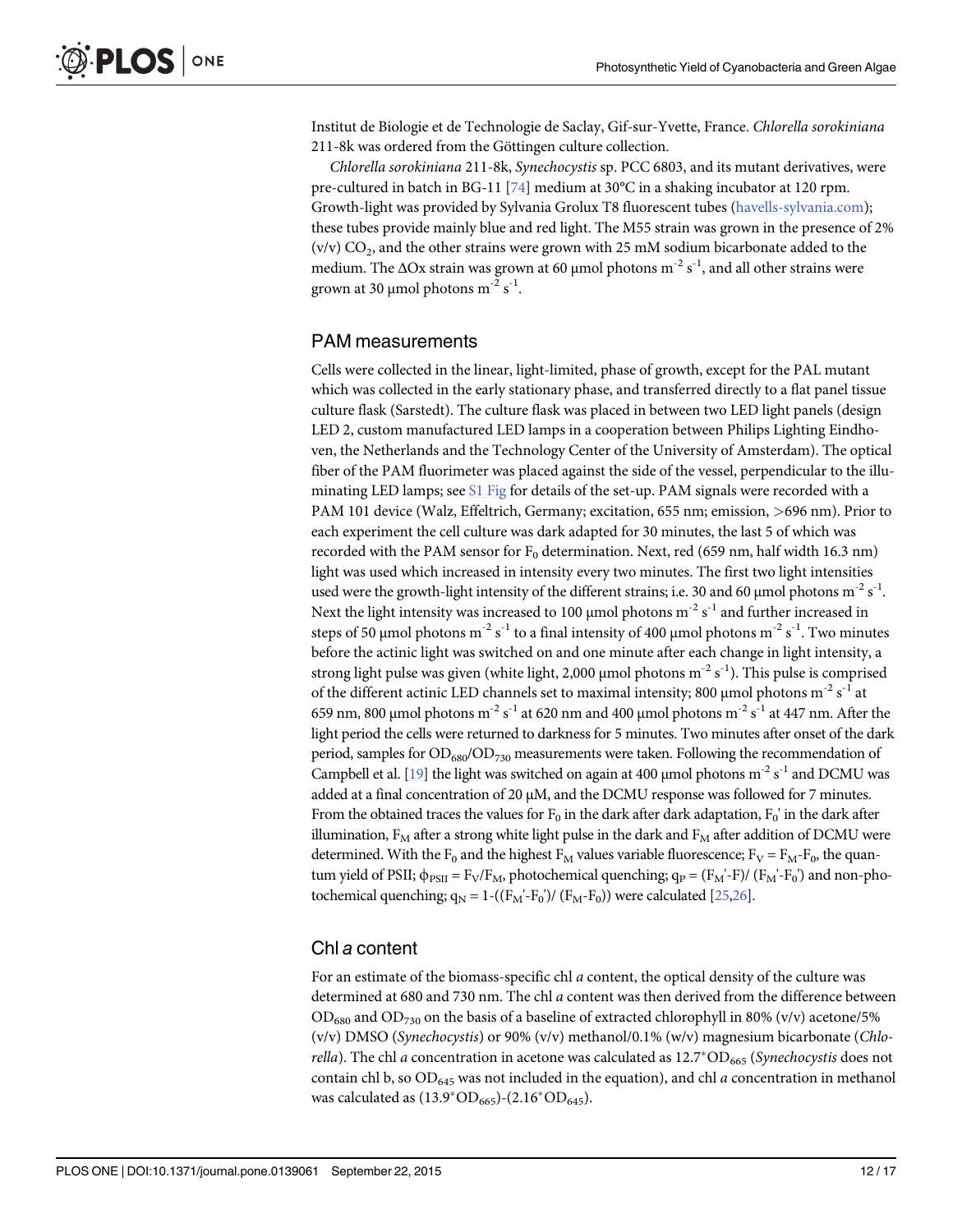# <span id="page-12-0"></span>Determination of the photon requirement of biomass formation and of electron pair generation for carbon and nitrogen incorporation into biomass

All strains used were grown in a 2L flat panel chemostat  $[42]$  in BG-11 with 10 mM Na<sub>2</sub>CO<sub>3</sub>, the culture was bubbled with air + 1%  $CO_2$  at a rate of 10 L h<sup>-1</sup> for *Synechocystis* and 60 L h<sup>-1</sup> for Chlorella. The culture was kept at 30°C and illuminated with LED light boards (Philips) set at an output intensity of 105 µmol photons m $^{\text{-} 2}$  s $^{\text{-}1}$  of red (659 nm, half width 16.3 nm) light for Synechocystis WT and Chlorella or 75 + 30 µmol photons  $\mathrm{m}^{\text{-2}}$  s<sup>-1</sup> of red (659 nm) and blue (447 nm, half width 15.3 nm) light for Synechocystis PAL. The dilution rate was set at 0.071  $h^{-1}$  and 0.070 h<sup>-1</sup> for *Synechocystis* WT and *Chlorella* respectively and 0.023 h<sup>-1</sup> for *Synechocystis* PAL. In the steady state the light passing through the culture  $(I_{out})$  was measured at 10 different spots on the chemostat vessel and samples for  $OD_{730}$  and dry weight (DW) measurement were taken. The light available to the culture  $(I_{in})$  was measured at the same 10 spots, as the amount of light passing through the chemostat vessel containing only medium. The photosynthetic efficiency was then calculated as mol photons absorbed per gram biomass formed or as photons absorbed/electron pairs generated. To arrive at these numbers we used the I<sub>in</sub> and I<sub>out</sub> values to calculate how much light was absorbed in 1 cm2 in 1 hour and we used the growth rate and dry weight values to calculate how much biomass was produced in this square centimeter times the 5 cm depth of the culture for the actual volume in one hour. To convert biomass to the amount of  $CO<sub>2</sub>$  fixed and nitrate assimilated, we averaged the carbon/nitrogen contents of 49.38/10.74% [\[43\]](#page-15-0), 51.38/11.29% [[44](#page-15-0)] and 49.8/12.5% [[45](#page-15-0)] for Synechocystis and 47.54/6.73% [\[46](#page-15-0)], 42.54/6.64% [\[47\]](#page-15-0) and 52.8/5.7% [\[48\]](#page-15-0) for Chlorella. To arrive at the amount of electron pairs generated per gram of biomass formed, we used an electron requirement of 8 electrons per nitrate and 4 electrons per  $CO<sub>2</sub>$ .

# MIMS measurements

Membrane-inlet mass spectrometry (MIMS) makes use of two stable oxygen isotopes <sup>16</sup>O and  $^{18} \mathrm{O},$  to measure oxygen release (via splitting of  $\mathrm{H_2}^{16} \mathrm{O}$  at PSII) and uptake of  $^{36} \mathrm{O_2}$  by respiration, respectively. Abundance of these two oxygen isotopes is then analyzed via high-vacuum-supported diffusive equilibration through a gas permeable membrane, coupled to a mass spectrometer  $[41,75]$  $[41,75]$  $[41,75]$  $[41,75]$  $[41,75]$ . MIMS measurements were performed in a 10 ml air-tight cuvette containing a Synechocystis culture, with a density of 2 mg  $L^{-1}$  chlorophyll a. The high-vacuum membrane inlet sensor of the mass spectrometry analyzer was placed in the liquid culture. A thin Teflon membrane secured continuous passage of small amounts of gasses out of the liquid phase into the sensor tube of the mass spectrometer. Prior to the experiment, the sample was dark adapted for 30 minutes and then briefly ( $\sim$  10 sec) sparged with N<sub>2</sub> to reduce the prevalent  $O_2$  concentration to about 20% of the value in air-equilibrated incubation buffer, with the aim to prevent  $O_2$  saturation during the experiment. After sparging, the cuvette was closed and  ${}^{36}O_2$  was added in the head space which, while stirring, equilibrated with the liquid. An up-sloping mass spectrometer signal denoted the  ${}^{36}O_2$  gas entering the solution until a plateau was reached at about 1ppm. The cultures were subjected to increasing 659 nm light intensities ranging from 10 to 400 µmol photons  $m^{-2} s^{-1}$ . The lowest light intensity at the start of the experiment was on for 10 minutes to secure light adaptation and all subsequent light intensities were on for 3 minutes. After the light incubation, dark respiration was followed for 10 minutes.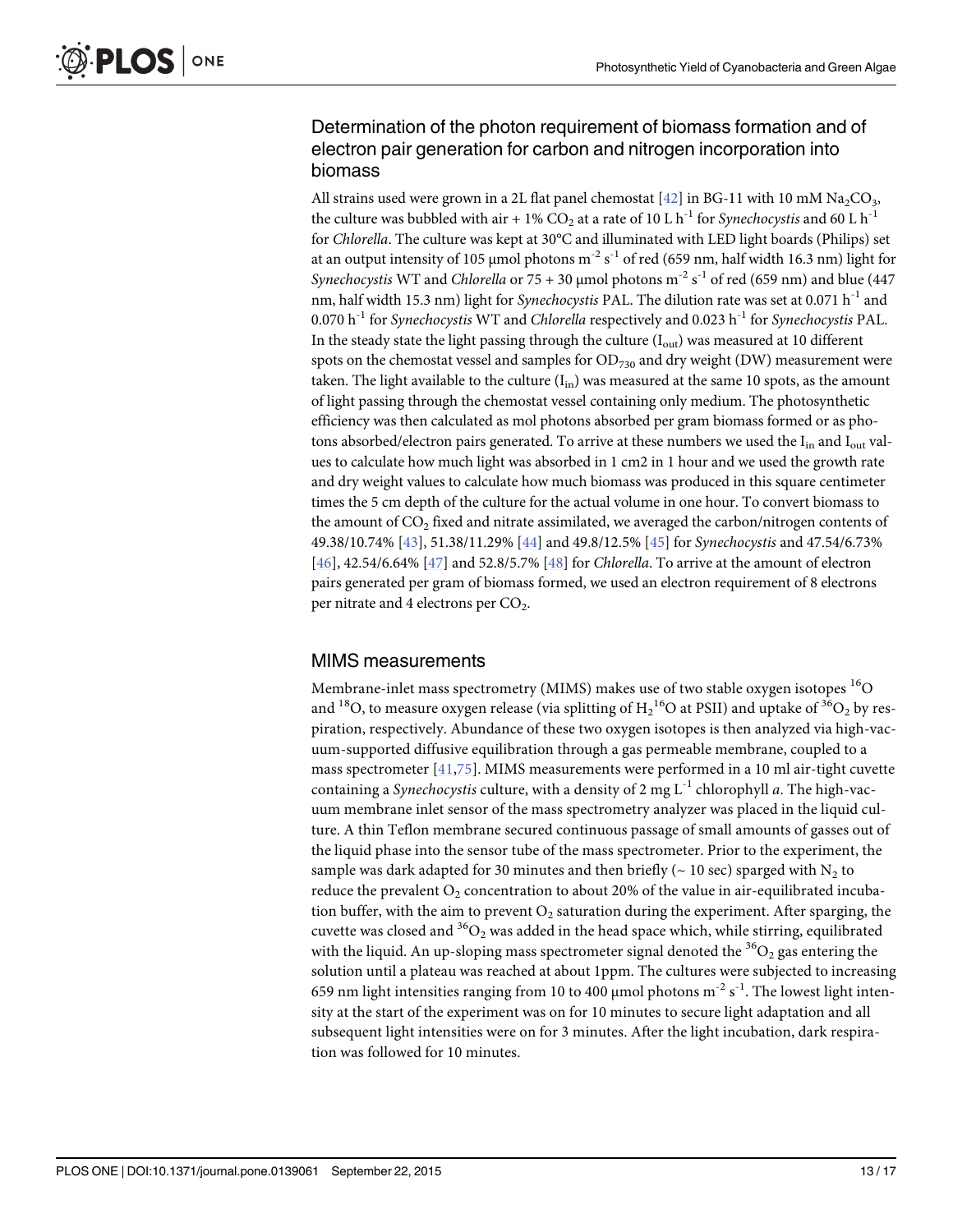# <span id="page-13-0"></span>Supporting Information

[S1 Fig.](http://www.plosone.org/article/fetchSingleRepresentation.action?uri=info:doi/10.1371/journal.pone.0139061.s001) Schematic representation of the set-up for PAM fluorimetry measurements. Schematic representation of the PAM fluorimetry set-up. 1, air supply (10 L h<sup>-1</sup> air + 1% CO<sub>2</sub>); 2, hollow glass rod; 3, flat panel tissue culture flask (Sarstedt); 4, syringe for sampling; 5, PAM fluorimeter with a glass fiber rod for excitation/detection pressed to the side of the flask; 6, stir bean; 7, LED panels for actinic illumination and strong light pulses. (EPS)

#### Acknowledgments

Synechocystis mutants were kindly provided by: Wim Vermaas (ΔOx), Teruo Ogawa (M55), Eva-Maria Aro (Δflv1-3) and Ghada Ajlani (PAL). The MIMS was kindly made available to us by Jacco Kromkamp at the NIOZ institute in Yerseke, The Netherlands. H.C.P.M. thanks Philips Lighting NV and the Technology Center of the University of Amsterdam for custom made LED 2 light panels as used in this research.

### Author Contributions

Conceived and designed the experiments: RMS PvA JMS HCPM KJH. Performed the experiments: RMS JMS. Analyzed the data: RMS PvA. Contributed reagents/materials/analysis tools: RMS PvA JMS HCPM KJH. Wrote the paper: RMS PvA HCPM KJH.

#### References

- [1.](#page-0-0) Lewis NS, Nocera DG. Powering the planet: Chemical challenges in solar energy utilization. Proc Natl Acad Sci U S A. 2006; 103: 15729–15735. PMID: [17043226](http://www.ncbi.nlm.nih.gov/pubmed/17043226)
- [2.](#page-0-0) Hellingwerf KJ, Teixeira De Mattos MJ. Alternative routes to biofuels: Light-driven biofuel formation from CO<sub>2</sub> and water based on the 'photanol'approach. J Biotechnol. 2009; 142: 87–90. doi: [10.1016/j.](http://dx.doi.org/10.1016/j.jbiotec.2009.02.002) [jbiotec.2009.02.002](http://dx.doi.org/10.1016/j.jbiotec.2009.02.002) PMID: [19480951](http://www.ncbi.nlm.nih.gov/pubmed/19480951)
- [3.](#page-0-0) Janssen M, Tramper J, Mur LR, Wijffels RH. Enclosed outdoor photobioreactors: Light regime, photosynthetic efficiency, scale-up, and future prospects. Biotechnol Bioeng. 2003; 81: 193–210. PMID: [12451556](http://www.ncbi.nlm.nih.gov/pubmed/12451556)
- [4.](#page-0-0) Kumar K, Dasgupta CN, Nayak B, Lindblad P, Das D. Development of suitable photobioreactors for CO2 sequestration addressing global warming using green algae and cyanobacteria. Bioresour Technol. 2011; 102: 4945–4953. doi: [10.1016/j.biortech.2011.01.054](http://dx.doi.org/10.1016/j.biortech.2011.01.054) PMID: [21334885](http://www.ncbi.nlm.nih.gov/pubmed/21334885)
- [5.](#page-1-0) Grobbelaar JU. Microalgal biomass production: Challenges and realities. Photosynthesis Res. 2010; 106: 135–144.
- [6.](#page-1-0) Langner U, Jakob T, Stehfest K, Wilhelm C. An energy balance from absorbed photons to new biomass for Chlamydomonas reinhardtii and Chlamydomonas acidophila under neutral and extremely acidic growth conditions. Plant, Cell Environ. 2009; 32: 250–258.
- [7.](#page-1-0) Mulders KJM, Lamers PP, Wijffels RH, Martens DE. Dynamics of biomass composition and growth during recovery of nitrogen-starved Chromochloris zofingiensis. Appl Microbiol Biotechnol. 2014: 1–12.
- [8.](#page-1-0) Maxwell K, Johnson GN. Chlorophyll fluorescence—a practical guide. J Exp Bot. 2000; 51: 659–668. PMID: [10938857](http://www.ncbi.nlm.nih.gov/pubmed/10938857)
- [9.](#page-1-0) Baker NR, Rosenqvist E. Applications of chlorophyll fluorescence can improve crop production strategies: An examination of future possibilities. J Exp Bot. 2004; 55: 1607–1621. PMID: [15258166](http://www.ncbi.nlm.nih.gov/pubmed/15258166)
- [10.](#page-1-0) Shimakawa G, Shaku K, Nishi A, Hayashi R, Yamamoto H, Sakamoto K, et al. FLAVODIIRON<sub>2</sub> and FLAVODIIRON4 proteins mediate an oxygen-dependent alternative electron flow in Synechocystis sp. PCC 6803 under CO<sub>2</sub>-limited conditions. Plant Physiol. 2015; 167: 472–480. doi: [10.1104/pp.114.](http://dx.doi.org/10.1104/pp.114.249987) [249987](http://dx.doi.org/10.1104/pp.114.249987) PMID: [25540330](http://www.ncbi.nlm.nih.gov/pubmed/25540330)
- [11.](#page-1-0) Adams WW III, Demmig-Adams B, Winter K, Schreiber U. The ratio of variable to maximum chlorophyll fluorescence from photosystem II, measured in leaves at ambient temperature and at 77K, as an indicator of the photon yield of photosynthesis. Planta. 1990; 180: 166–174. doi: [10.1007/BF00193991](http://dx.doi.org/10.1007/BF00193991) PMID: [24201940](http://www.ncbi.nlm.nih.gov/pubmed/24201940)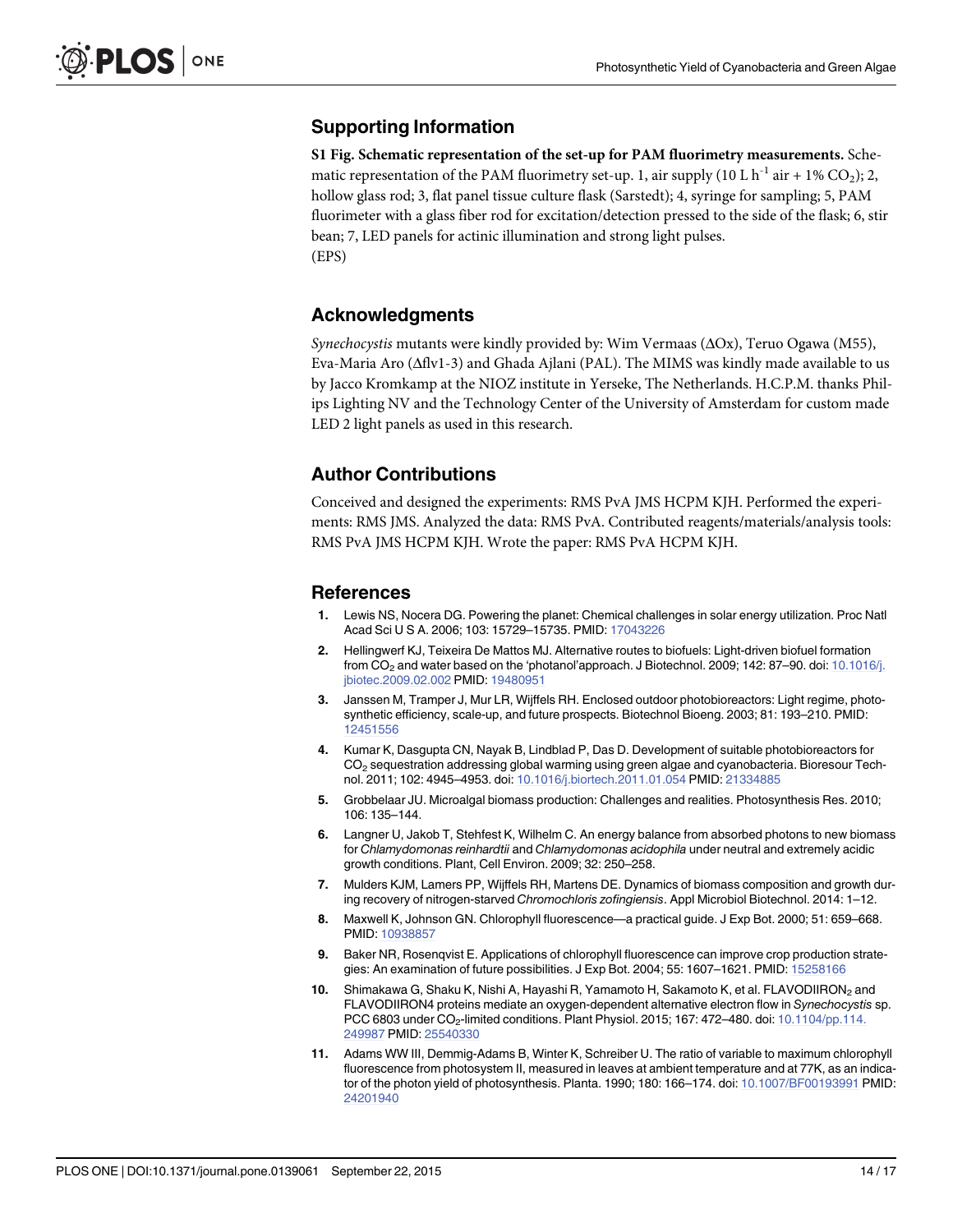- <span id="page-14-0"></span>12. Lu C, Zhang J. Effects of water stress on photosystem II photochemistry and its thermostability in wheat plants. J Exp Bot. 1999; 50: 1199–1206.
- [13.](#page-1-0) Germ M, Kreft I, Osvald J. Influence of UV-B exclusion and selenium treatment on photochemical efficiency of photosystem II, yield and respiratory potential in pumpkins (cucurbita pepo L.). Plant physiology and Biochemistry. 2005; 43: 445–448. PMID: [15949721](http://www.ncbi.nlm.nih.gov/pubmed/15949721)
- [14.](#page-1-0) Masojídek J, Vonshak A, Torzillo G. Chlorophyll fluorescence applications in microalgal mass cultures. In: Anonymous Chlorophyll a Fluorescence in Aquatic Sciences: Methods and Applications.: Springer; 2010. pp. 277–292.
- [15.](#page-1-0) Young EB, Beardall J. Photosynthetic function in *Dunaliella tertiolecta* (chlorophyta) during a nitrogen starvation and recovery cycle. J Phycol. 2003; 39: 897–905.
- [16.](#page-1-0) Gao K, Yu H, Brown MT. Solar PAR and UV radiation affects the physiology and morphology of the cyanobacterium Anabaena sp. PCC 7120. Journal of Photochemistry and Photobiology B: Biology. 2007; 89: 117–124.
- [17.](#page-1-0) Allahverdiyeva Y, Mustila H, Ermakova M, Bersanini L, Richaud P, Ajlani G, et al. Flavodiiron proteins Flv1 and Flv3 enable cyanobacterial growth and photosynthesis under fluctuating light. Proc Natl Acad Sci U S A. 2013; 110: 4111–4116. doi: [10.1073/pnas.1221194110](http://dx.doi.org/10.1073/pnas.1221194110) PMID: [23431195](http://www.ncbi.nlm.nih.gov/pubmed/23431195)
- [18.](#page-1-0) Schreiber U, Endo T, Mi H, Asada K. Quenching analysis of chlorophyll fluorescence by the saturation pulse method: Particular aspects relating to the study of eukaryotic algae and cyanobacteria. Plant and Cell Physiology. 1995; 36: 873–882.
- [19.](#page-1-0) Campbell D, Hurry V, Clarke AK, Gustafsson P, Öquist G. Chlorophyll fluorescence analysis of cyanobacterial photosynthesis and acclimation. Microbiol Mol Biol Rev. 1998; 62: 667–683. PMID: [9729605](http://www.ncbi.nlm.nih.gov/pubmed/9729605)
- [20.](#page-1-0) Papageorgiou GC, Tsimilli-Michael M, Stamatakis K. The fast and slow kinetics of chlorophyll a fluorescence induction in plants, algae and cyanobacteria: A viewpoint. Photosynthesis Res. 2007; 94: 275– 290.
- [21.](#page-1-0) Deblois CP, Marchand A, Juneau P. Comparison of photoacclimation in twelve freshwater photoautotrophs (chlorophyte, bacillaryophyte, cryptophyte and cyanophyte) isolated from a natural community. Plos One. 2013; 8: e57139. doi: [10.1371/journal.pone.0057139](http://dx.doi.org/10.1371/journal.pone.0057139) PMID: [23526934](http://www.ncbi.nlm.nih.gov/pubmed/23526934)
- Schreiber U, Schliwa U, Bilger W. Continuous recording of photochemical and nonphotochemical chlorophyll fluorescence quenching with a new type of modulation fluorometer. Photosynthesis Res. 1986; 10: 51–62.
- [23.](#page-1-0) Mi H, Endo T, Ogawa T, Asada K. Thylakoid membrane-bound, NADPH-specific pyridine nucleotide dehydrogenase complex mediates cyclic electron transport in the cyanobacterium Synechocystis sp. PCC 6803. Plant and Cell Physiology. 1995; 36: 661–668.
- [24.](#page-1-0) Yeremenko N, Jeanjean R, Prommeenate P, Krasikov V, Nixon PJ, Vermaas WFJ, et al. Open reading frame ssr2016 is required for antimycin A-sensitive photosystem I-driven cyclic electron flow in the cyanobacterium Synechocystis sp PCC 6803. Plant and Cell Physiology. 2005; 46: 1433–1436. PMID: [15946981](http://www.ncbi.nlm.nih.gov/pubmed/15946981)
- [25.](#page-1-0) Schreiber U. Pulse-amplitude-modulation (PAM) fluorometry and saturation pulse method: An overview. In: Anonymous Chlorophyll a Fluorescence.: Springer; 2004. pp. 279–319.
- [26.](#page-1-0) van Kooten O, Snel JFH. The use of chlorophyll fluorescence nomenclature in plant stress physiology. Photosynthesis Res. 1990; 25: 147–150.
- [27.](#page-1-0) Zhu XG, Baker NR, Ort DR, Long SP. Chlorophyll a fluorescence induction kinetics in leaves predicted from a model describing each discrete step of excitation energy and electron transfer associated with photosystem II. Planta. 2005; 223: 114–133. PMID: [16411287](http://www.ncbi.nlm.nih.gov/pubmed/16411287)
- [28.](#page-1-0) Lawson T, Davey PA, Yates SA, Bechtold U, Baeshen M, Baeshen N, et al. C3 photosynthesis in the desert plant Rhazya stricta is fully functional at high temperatures and light intensities. New Phytol. 2014; 201: 862–873. doi: [10.1111/nph.12559](http://dx.doi.org/10.1111/nph.12559) PMID: [24164092](http://www.ncbi.nlm.nih.gov/pubmed/24164092)
- [29.](#page-1-0) Matthijs HCP, Luderus EME, Loffler HJM, Scholts MJC, Kraayenhof R. Energy-metabolism in the cyanobacterium Plectonema boryanum—participation of the thylakoid photosynthetic electron-transfer chain in the dark respiration of NADPH and NADH. Biochim Biophys Acta. 1984; 766: 29–37.
- 30. Jans F, Mignolet E, Houyoux PA, Cardol P, Ghysels B, Cuine S, et al. A type II NAD(P)H dehydrogenase mediates light-independent plastoquinone reduction in the chloroplast of Chlamydomonas. Proc Natl Acad Sci U S A. 2008; 105: 20546-20551. doi: [10.1073/pnas.0806896105](http://dx.doi.org/10.1073/pnas.0806896105) PMID: [19074271](http://www.ncbi.nlm.nih.gov/pubmed/19074271)
- [31.](#page-1-0) Schuurmans RM, Schuurmans JM, Bekker M, Kromkamp JC, Matthijs HCP, Hellingwerf KJ. The redox potential of the plastoquinone pool of the cyanobacterium Synechocystis species strain PCC 6803 is under strict homeostatic control. Plant Physiol. 2014; 165: 463–475. doi: [10.1104/pp.114.237313](http://dx.doi.org/10.1104/pp.114.237313) PMID: [24696521](http://www.ncbi.nlm.nih.gov/pubmed/24696521)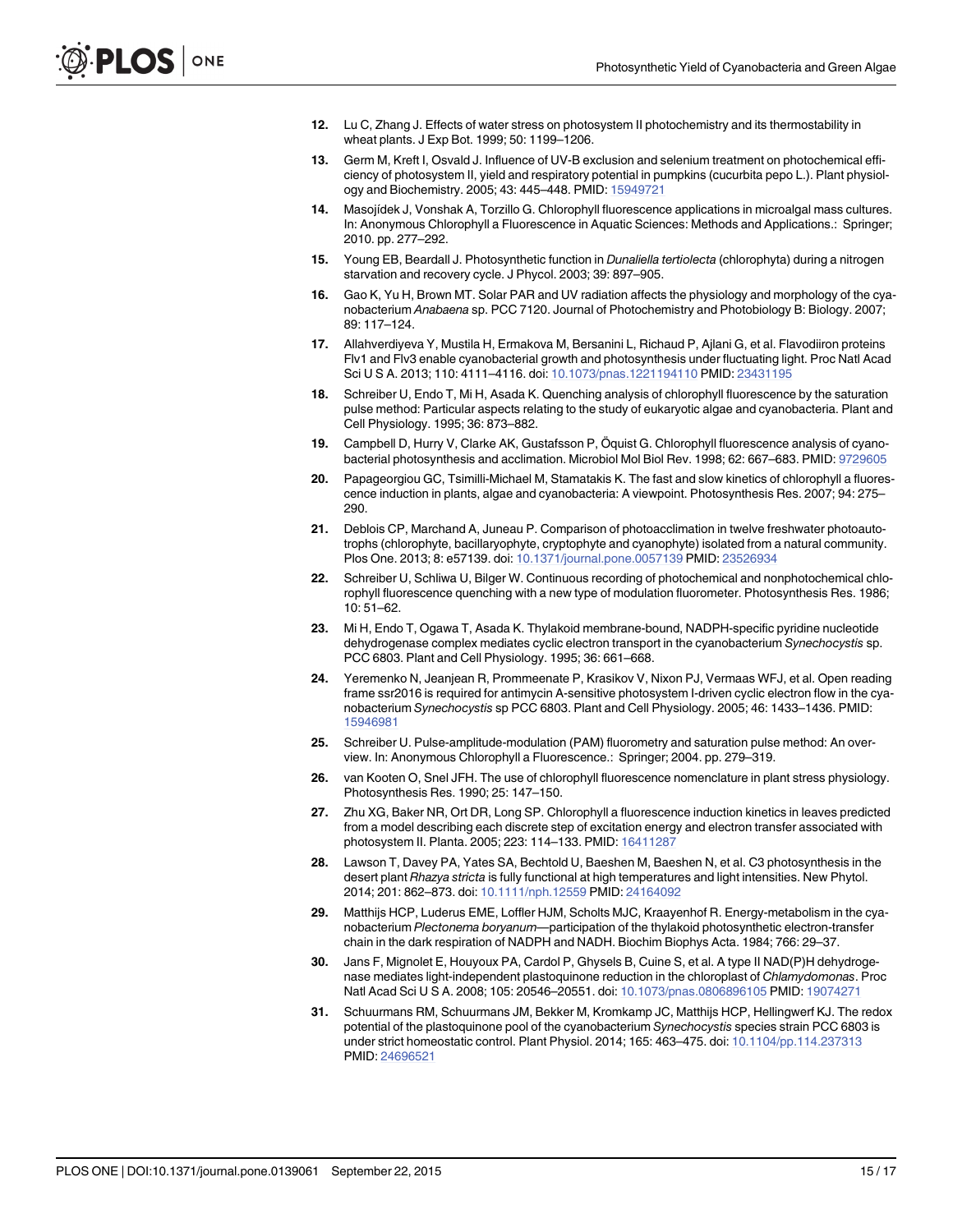- <span id="page-15-0"></span>[32.](#page-1-0) Genty B, Harbinson J, Baker NR. Relative quantum efficiencies of the two photosystems of leaves in photorespiratory and non-respiratory conditions. Plant Physiology and Biochemistry (Paris). 1990; 28:  $1 - 10$ .
- [33.](#page-1-0) Pfündel E. Estimating the contribution of photosystem I to total leaf chlorophyll fluorescence. Photosynthesis Res. 1998; 56: 185–195.
- [34.](#page-2-0) Helman Y, Tchernov D, Reinhold L, Shibata M, Ogawa T, Schwarz R, et al. Genes encoding a-type flavoproteins are essential for photoreduction of  $O<sub>2</sub>$  in cyanobacteria. Current Biology. 2003; 13: 230– 235. PMID: [12573219](http://www.ncbi.nlm.nih.gov/pubmed/12573219)
- [35.](#page-2-0) Page LE, Liberton M, Pakrasi HB. Reduction of photoautotrophic productivity in the cyanobacterium Synechocystis sp. strain PCC 6803 by phycobilisome antenna truncation. Appl Environ Microbiol. 2012; 78: 6349–6351. doi: [10.1128/AEM.00499-12](http://dx.doi.org/10.1128/AEM.00499-12) PMID: [22706065](http://www.ncbi.nlm.nih.gov/pubmed/22706065)
- [36.](#page-2-0) Lea-Smith DJ, Bombelli P, Dennis JS, Scott SA, Smith AG, Howe CJ. Phycobilisome-deficient strains of Synechocystis sp. PCC 6803 have reduced size and require carbon-limiting conditions to exhibit enhanced productivity. Plant Physiol. 2014; 165: 705–714. PMID: [24760817](http://www.ncbi.nlm.nih.gov/pubmed/24760817)
- [37.](#page-2-0) Kok B. On the interrelation of respiration and photosynthesis in green plants. Biochim Biophys Acta. 1949; 3: 625–631.
- [38.](#page-2-0) Sharp RE, Matthews MA, Boyer JS. Kok effect and the quantum yield of photosynthesis: Light partially inhibits dark respiration. Plant Physiol. 1984; 75: 95-101. PMID: [16663610](http://www.ncbi.nlm.nih.gov/pubmed/16663610)
- [39.](#page-2-0) Kana TM. Light-dependent oxygen cycling measured by an O18 isotope-dilution technique. Mar Ecol Prog Ser. 1990; 64: 293–300.
- 40. Allen J, Asada K, Foyer CH, Matthijs HCP. The water-water cycle as alternative photon and electron sinks—discussion. Philosophical Transactions of the Royal Society of London Series B-Biological Sciences. 2000; 355: 1430–1431.
- [41.](#page-2-0) Helman Y, Barkan E, Eisenstadt D, Luz B, Kaplan A. Fractionation of the three stable oxygen isotopes by oxygen-producing and oxygen-consuming reactions in photosynthetic organisms. Plant Physiol. 2005; 138: 2292–2298. PMID: [16040650](http://www.ncbi.nlm.nih.gov/pubmed/16040650)
- [42.](#page-5-0) Huisman J, Matthijs HCP, Visser PM, Balke H, Sigon CAM, Passarge J, et al. Principles of the light-limited chemostat: Theory and ecological applications. Antonie Van Leeuwenhoek. 2002; 81: 117–133. PMID: [12448711](http://www.ncbi.nlm.nih.gov/pubmed/12448711)
- [43.](#page-5-0) Wang Y, Li Y, Shi D, Shen G, Ru B, Zhang S. Characteristics of mixotrophic growth of Synechocystis sp. in an enclosed photobioreactor. Biotechnol Lett. 2002; 24: 1593–1597.
- [44.](#page-12-0) Shastri AA, Morgan JA. Flux balance analysis of photoautotrophic metabolism. Biotechnol Prog. 2005; 21: 1617–1626. PMID: [16321043](http://www.ncbi.nlm.nih.gov/pubmed/16321043)
- [45.](#page-5-0) Kim HW, Vannela R, Zhou C, Harto C, Rittmann BE. Photoautotrophic nutrient utilization and limitation during semi-continuous growth of Synechocystis sp. PCC6803. Biotechnol Bioeng. 2010; 106: 553– 563. doi: [10.1002/bit.22724](http://dx.doi.org/10.1002/bit.22724) PMID: [20340142](http://www.ncbi.nlm.nih.gov/pubmed/20340142)
- [46.](#page-5-0) Phukan MM, Chutia RS, Konwar B, Kataki R. Microalgae Chlorella as a potential bio-energy feedstock. Appl Energy. 2011; 88: 3307–3312.
- [47.](#page-12-0) Wang K, Brown RC. Catalytic pyrolysis of microalgae for production of aromatics and ammonia. Green Chem. 2013; 15: 675–681.
- [48.](#page-5-0) Dong X, Chen Z, Xue S, Zhang J, Zhou J, Liu Y, et al. Catalytic pyrolysis of microalga Chlorella pyrenoidosa for production of ethylene, propylene and butene. RSC Advances. 2013; 3: 25780–25787.
- [49.](#page-7-0) Genty B, Briantais JM, Baker NR. The relationship between the quantum yield of photosynthetic electron transport and quenching of chlorophyll fluorescence. Biochimica et Biophysica Acta (BBA)-General Subjects. 1989; 990: 87–92.
- [50.](#page-7-0) Fork DC, Satoh K. State I-state-II transitions in the thermophilic blue-green-alga (cyanobacterium) Synechococcus lividus. Photochem Photobiol. 1983; 37: 421–427.
- 51. Wilson A, Ajlani G, Verbavatz JM, Vass I, Kerfeld CA, Kirilovsky D. A soluble carotenoid protein involved in phycobilisome-related energy dissipation in cyanobacteria. Plant Cell. 2006; 18: 992–1007. PMID: [16531492](http://www.ncbi.nlm.nih.gov/pubmed/16531492)
- [52.](#page-7-0) Acuña AM, Snellenburg JJ, Gwizdala M, Kirilovsky D, van Grondelle R, van Stokkum IH. Resolving the contribution of the uncoupled phycobilisomes to cyanobacterial pulse-amplitude modulated (PAM) fluorometry signals. Photosynthesis Res. 2015: 1–12.
- [53.](#page-7-0) Campbell D, Öquist G. Predicting light acclimation in cyanobacteria from nonphotochemical quenching of photosystem II fluorescence, which reflects state transitions in these organisms. Plant Physiol. 1996; 111: 1293–1298. PMID: [12226362](http://www.ncbi.nlm.nih.gov/pubmed/12226362)
- [54.](#page-7-0) Velitchkova MY, Picorel R. Photobleaching of photosynthetic pigments in spinach thylakoid membranes. effect of temperature, oxygen and DCMU. Biophys Chem. 2004; 107: 25–32. PMID: [14871598](http://www.ncbi.nlm.nih.gov/pubmed/14871598)